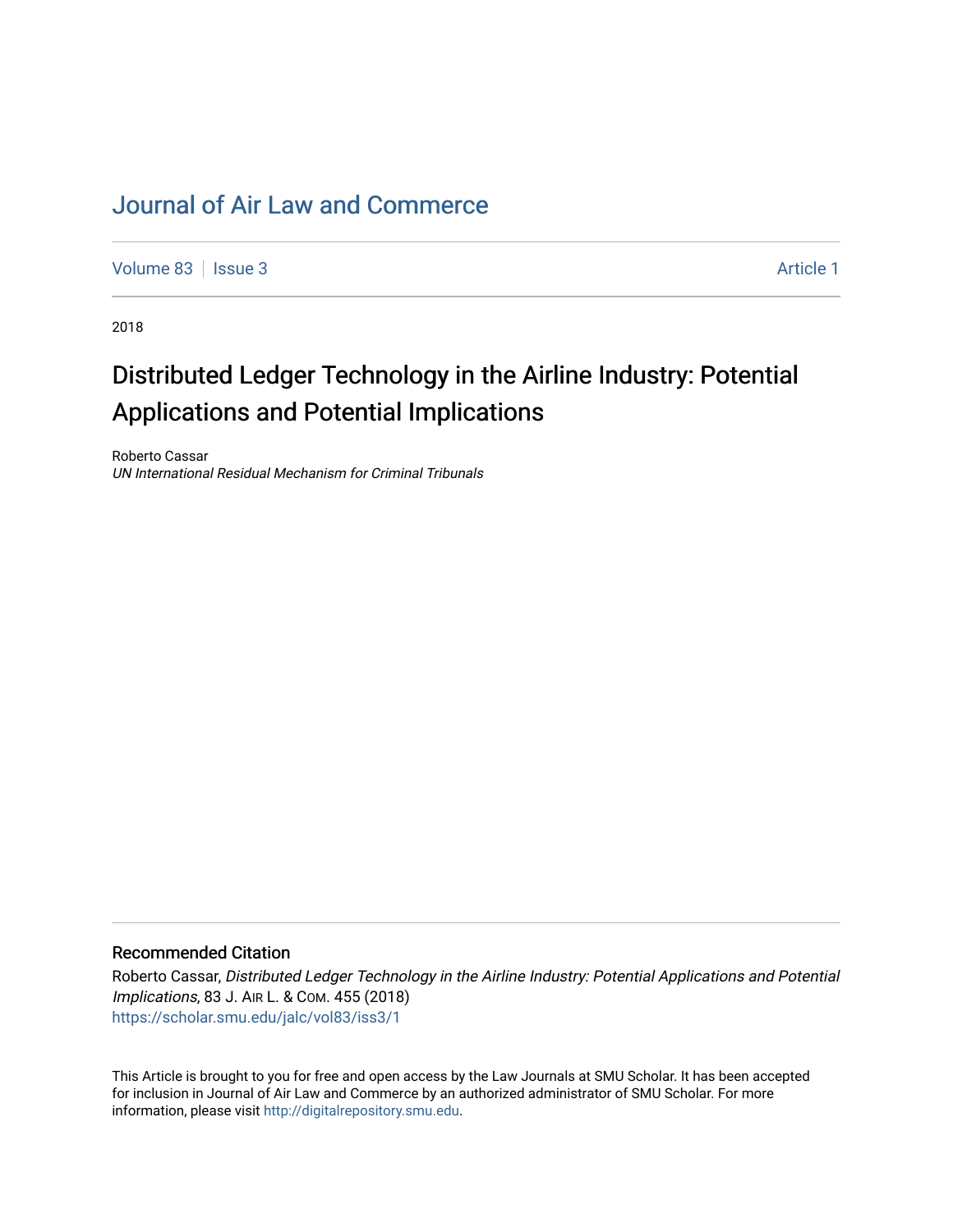# **DISTRIBUTED LEDGER TECHNOLOGY IN THE AIRLINE INDUSTRY: POTENTIAL APPLICATIONS AND POTENTIAL IMPLICATIONS**

ROBERTO CASSAR\*

#### ABSTRACT

The objective of this article is to merge the growing phenomenon of distributed ledger technology with the airline industry.

This article attempts to attain its objective by succinctly clarifying what distributed ledger technology truly is without explaining the minutest of its details. Further, this article seeks to achieve its objective by suggesting potential manners in which this technology could apply to the airline industry; this is an endeavour that, so far, does not seem to have been undertaken in a strict academic sense. Lastly, this article strives to link these potential applications to the empire of the law by shedding light on the legal implications that could arise from them.

By attempting to achieve its objective in the manner laid down above, this article intends to both generate a discussion on the applicability of distributed ledger technology to the airline industry and encourage an influx of deeper studies on this innovative theme by lawyers, economists, and engineers alike.

## I. INTRODUCTION

**O**VER THE PAST THIRTY YEARS, the airline industry has evolved significantly. This evolution has resulted from a range of phenomena that have affected its commercial surroundings—phenomena such as the rise and proliferation of

<sup>\*</sup> The author is a *Pro Bono* Legal Assistant at the UN International Residual Mechanism for Criminal Tribunals. The author obtained an LLM (*Cum Laude*) in Advanced Studies in Air and Space Law, International Institute of Air and Space Law, Leiden University (2016–2017).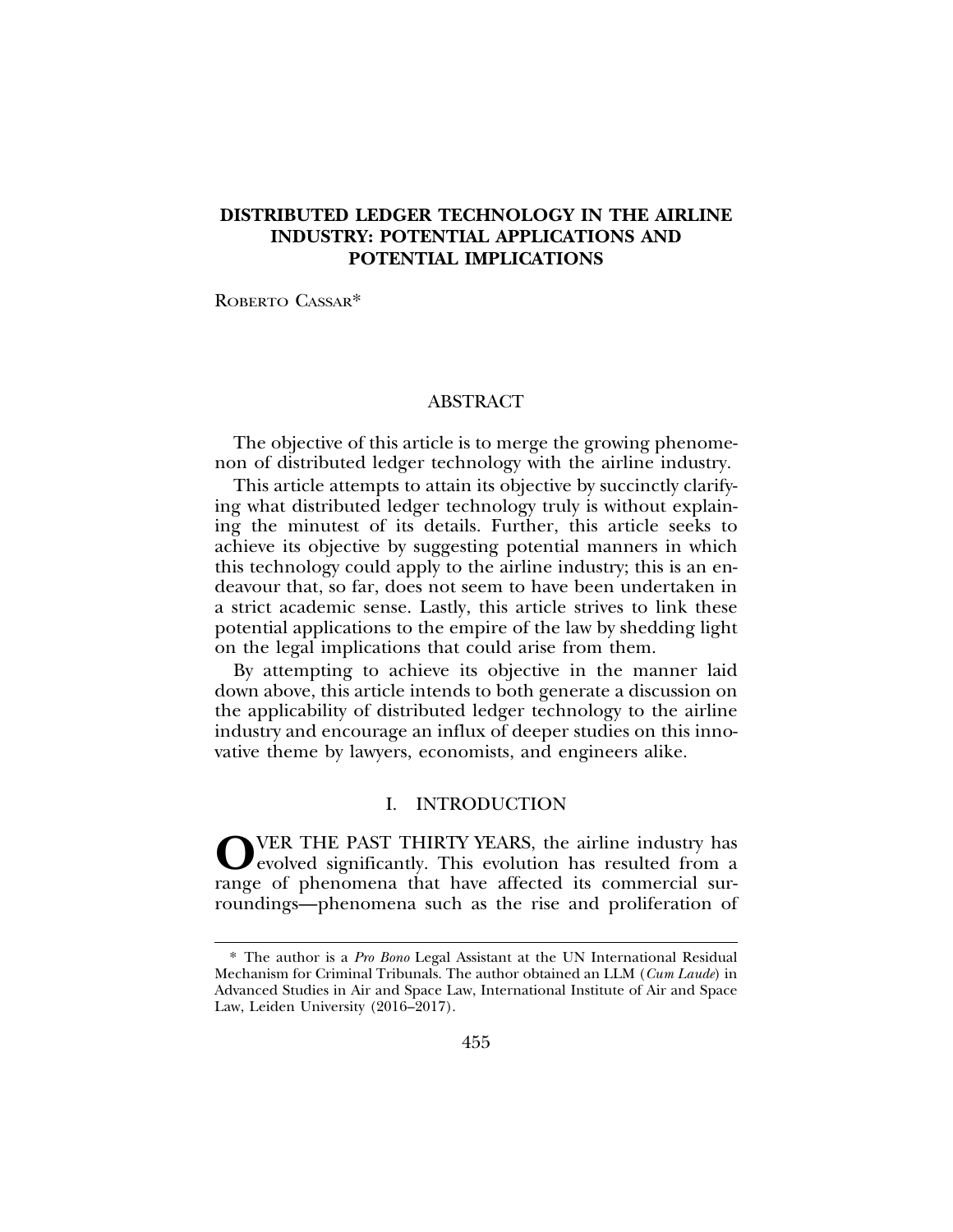low-cost carriers, the spread of terrorism, the tensing of geopolitics, and the sporadic occurrence of natural calamities.<sup>1</sup>

Notwithstanding this spectrum of catalytic events, aviation has remained a financial stronghold. Evidence of this prowess stems from both its total global economic impact, which in the year 2014 rested at a comfortable 2.7 *trillion* U.S. dollars, and its healthy clientele, which in the year 2015 was composed of 3.6 billion passengers and 51.2 million tons of freight.<sup>2</sup>

Although the robustness of these figures certainly signifies an industrial strength of great proportions, the next thirty years of the airline industry are, however, forecast to be more turbulent than the former, particularly "as a new wave of technological . . . innovation unfurls."3 One such innovation, it is contended, is that of distributed ledger technology, and against this backdrop this article seeks to determine how this technology can apply to the airline industry and what its effects could be from a legal perspective.

Since this article is seemingly the first of its kind in trying to combine the relative novelty of distributed ledger technology to the airline industry, it begins its first section by concisely clarifying the technology involved. In its second section it then proceeds by conducting a brief analysis of the structure of the airline industry and by exploring the possible ways in which the technology could apply thereto. This article draws the discussion to a close in its third section by demarcating the legal implications that could arise from the proposed applications of the technology to the industry, especially in terms of the legal architecture of the European Union (EU).

With regard to the methodology applied it seems necessary to indicate that, when carrying out the research and structuring the arguments, considerable effort was made to find an equitable balance between the more authoritative sources employed in "traditional" jurisprudential papers—sources such as monographs, journal articles, case law, and the law itself—and the more authoritative sources employed in "contemporary"

<sup>1</sup> INT'L AIR TRANSP. ASS'N & SCH. OF INT'L FUTURES, *Future of the Airline Industry 2035*, 1, 5 (Aug. 29, 2017), https://www.iata.org/policy/Documents/iata-futureairline-industry.pdf [https://perma.cc/23DM-H74N].

<sup>2</sup> *Fact Sheet: Aviation Benefits Beyond Borders*, INT'L AIR TRANSP. ASS'N (Dec. 2017), http://www.iata.org/pressroom/facts\_figures/fact\_sheets/Documents/ fact-sheet-economic-and-social-benefits-of-air-transport.pdf [https://perma.cc/ C46A-7BUW].

<sup>3</sup> *See Future of the Airline Industry 2035*, *supra* note 1.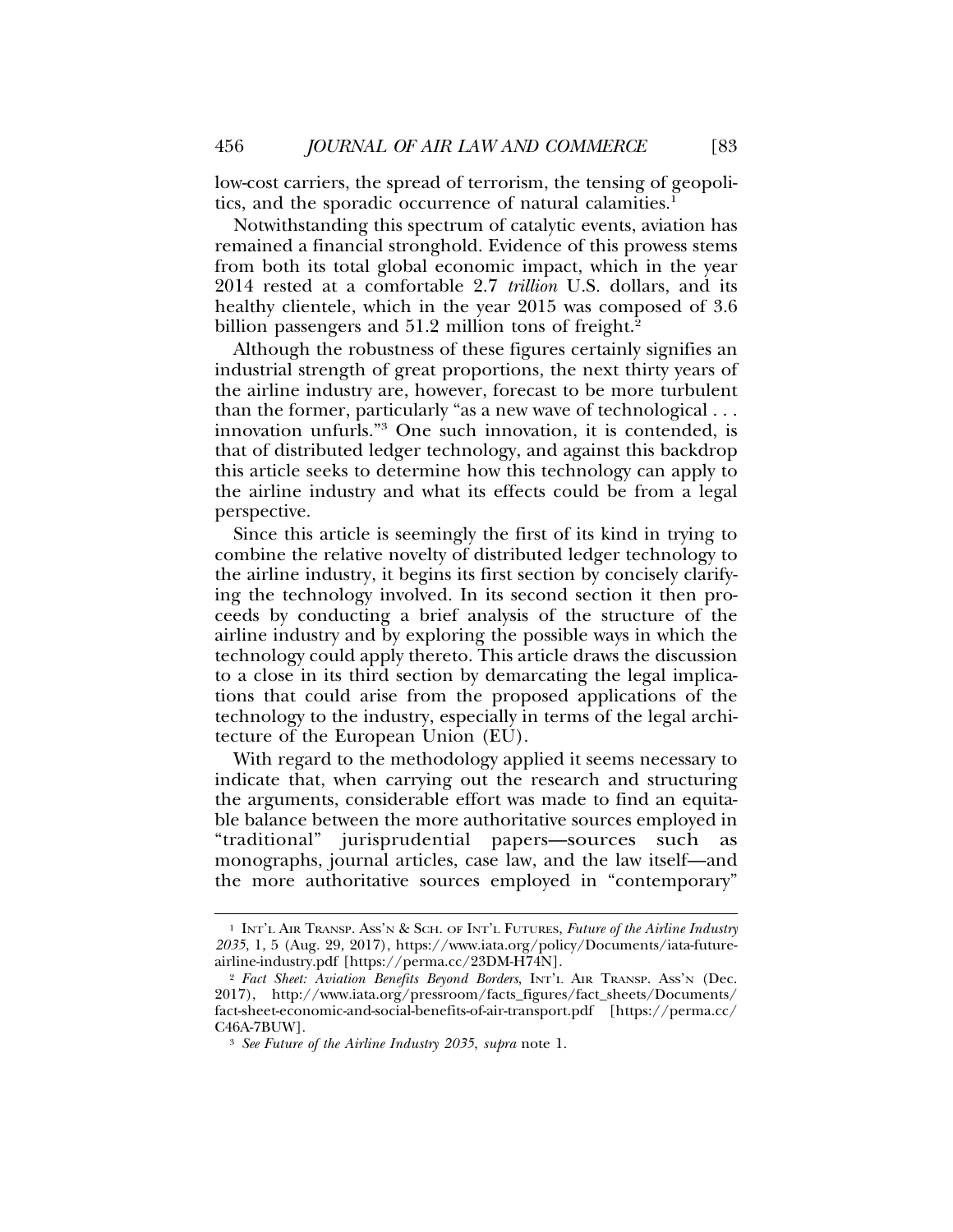ones—such as electronic news reports, studies by intergovernmental organisations, and reports by law firms and financial institutions. These sources, it must be conclusively added, were reinforced as much as possible with quantitative and statistical figures found in various studies and analyses.

#### II. UNDERSTANDING THE MISUNDERSTOOD

Upon reading or hearing the word "blockchain," images of virtual currencies and vast riches instinctively race through the mind as if they were synonymous with this particular unit of language. Yet blockchain is much more than just these mental mirages. Suffice it to say, in order to elucidate this point better, that blockchain and "Bitcoin" are often used interchangeably and incorrectly so: although the two are strongly associated, the former is merely the technology through which the latter functions.4

Bitcoin is a virtual currency that provides its own unit of account and payment systems, allowing for peer-to-peer (personto-person) transactions without central clearing houses and central banks.<sup>5</sup> Accordingly, Bitcoin is not saved in a file in a specific place, but it is "represented by transactions recorded in a blockchain": "a global . . . ledger, which leverages the resources of a [vast] peer-to-peer . . . network to verify and approve each . . . transaction."6

Defined in a more methodical fashion, blockchain is a ledger with three central elements: (1) it is distributed, in that it runs on computers worldwide; (2) it is public, in that, since it resides on the network, anyone can view it at any time; and (3) it is encrypted, in that it uses heavy-duty encryption, involving long numbers in the forms of "public" and "private" keys,<sup>7</sup> to maintain virtual security.

<sup>4</sup> Fiammetta S. Piazza, *Bitcoin and the Blockchain as Possible Corporate Governance Tools: Strengths and Weaknesses*, 5 PENN ST. J. L. & INT'L AFF. 262, 274 (2017).

<sup>&</sup>lt;sup>5</sup> Christine Lagarde, *Central Banking and Fintech*—A Brave New World?, INT'L MONETARY FUND (Sept. 29, 2017), https://www.imf.org/en/News/Articles/ 2017/09/28/sp092917-central-banking-and-fintech-a-brave-new-world [https:// perma.cc/Z9N8-HHUF].

<sup>6</sup> DON TAPSCOTT & ALEX TAPSCOTT, BLOCKCHAIN REVOLUTION: HOW THE TECH-NOLOGY BEHIND BITCOIN IS CHANGING MONEY, BUSINESS, AND THE WORLD 6 (2016).

<sup>7</sup> TAPSCOTT & TAPSCOTT, *supra* note 6, at 7. The public and private keys are similar to a two-key system used to access a safety deposit box. The public key is a long number available publicly and published by the private key owner, and anyone who would like to send the publisher an encrypted message can do so by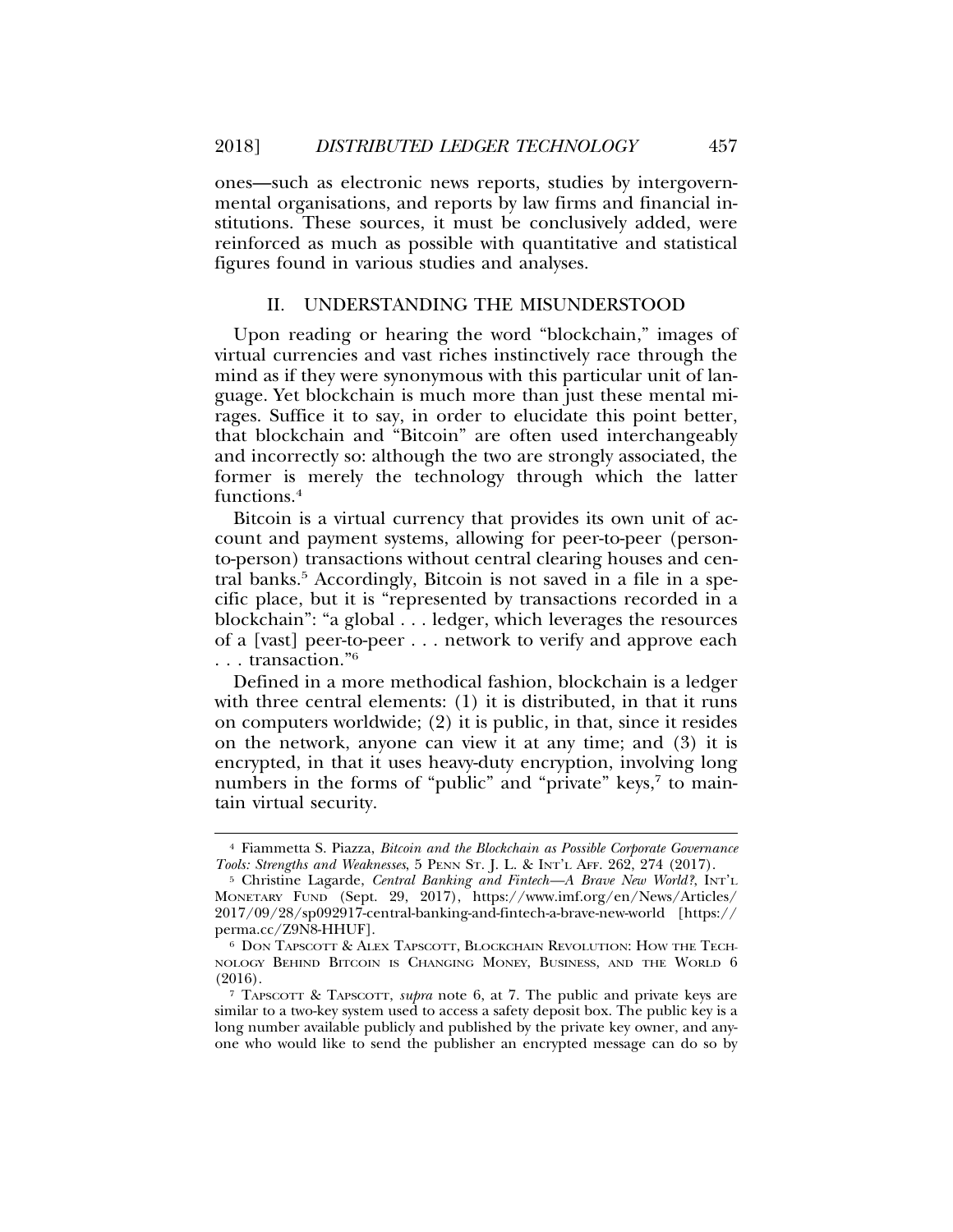From this terminological dissection it is thus possible to draw that, while Bitcoin is a "digital money ecosystem,"8 "blockchain is an open, distributed ledger that can record transactions between two parties efficiently and in a verifiable and permanent way,"9 with the "block" serving as the container of a short sequence of transactions,<sup>10</sup> and the "chain" resulting from all the blocks being stored in a certain order. $^{11}$ 

At this juncture, it is to be further elucidated that, as with blockchain and Bitcoin, the terms blockchain and distributed ledger are erroneously interchanged.<sup>12</sup> For while the former is implicitly the latter, the latter is *not* implicitly the former. Indeed, a distributed ledger is a digital record "shared instantaneously across a [public *or* private] network of participants," with the record being held by each network user—or node—who must all agree on it, and with "each copy [of the record being] updated with new information simultaneously."13

Consequently, in light of the fact that a distributed ledger is a digital record shared across a public or private network, it can be deduced that blockchain, as a solely public ledger, is but one breed of this technology.14 In this sense, while blockchain is necessarily a distributed ledger, a distributed ledger is not necessarily blockchain.

In fact, while blockchain is one breed of distributed ledger technology, it is not the only breed thereof, with another such type being "non-blockchain." Non-blockchain is a private distrib-

<sup>9</sup> Marco Iansiti & Karim R. Lakhani, *The Truth About Blockchain*, HARV. BUS. REV., Jan.–Feb. 2017, https://hbr.org/2017/01/the-truth-about-blockchain [https://perma.cc/X675-DUGF].

<sup>10</sup> Björn Tackmann, Secure Event Tickets on a Blockchain, in DATA PRIVACY MAN-AGEMENT, CRYPTOCURRENCIES AND BLOCKCHAIN TECHNOLOGY 437, 438 (J. Garcia Alfaro et al. eds., 2017).

<sup>11</sup> Dirk A. Zetzsche et al., *The Distributed Liability of Distributed Ledgers: Legal Risks of Blockchain*, 52 UNIV. N.S.W. L. RES. SERIES 1, 11 (2017).

<sup>12</sup> INT'L SWAPS & DERIVATIVES ASS'N, INC. & LINKLATERS, WHITEPAPER: SMART CONTRACTS AND DISTRIBUTED LEDGER – A LEGAL PERSPECTIVE 7 (Aug. 2017), https://www.isda.org/a/6EKDE/smart-contracts-and-distributed-ledger-a-legalperspective.pdf [https://perma.cc/9PH7-NUJ2].

<sup>13</sup> *Id.*

<sup>14</sup> Piazza, *supra* note 4.

using the published public key. The private key is a randomly generated, long number which is kept secret and held privately by the users, and its function is to decrypt the encrypted messages received. IMRAN BASHIR, MASTERING BLOCKCHAIN: DISTRIBUTED LEDGER, TECHNOLOGY, DECENTRALIZATION AND SMART CONTRACTS EXPLAINED 80–81 (2017).

<sup>8</sup> ANDREAS M. ANTONOPOULOS, MASTERING BITCOIN: PROGRAMMING THE OPEN BLOCKCHAIN 1 (2d ed. 2017).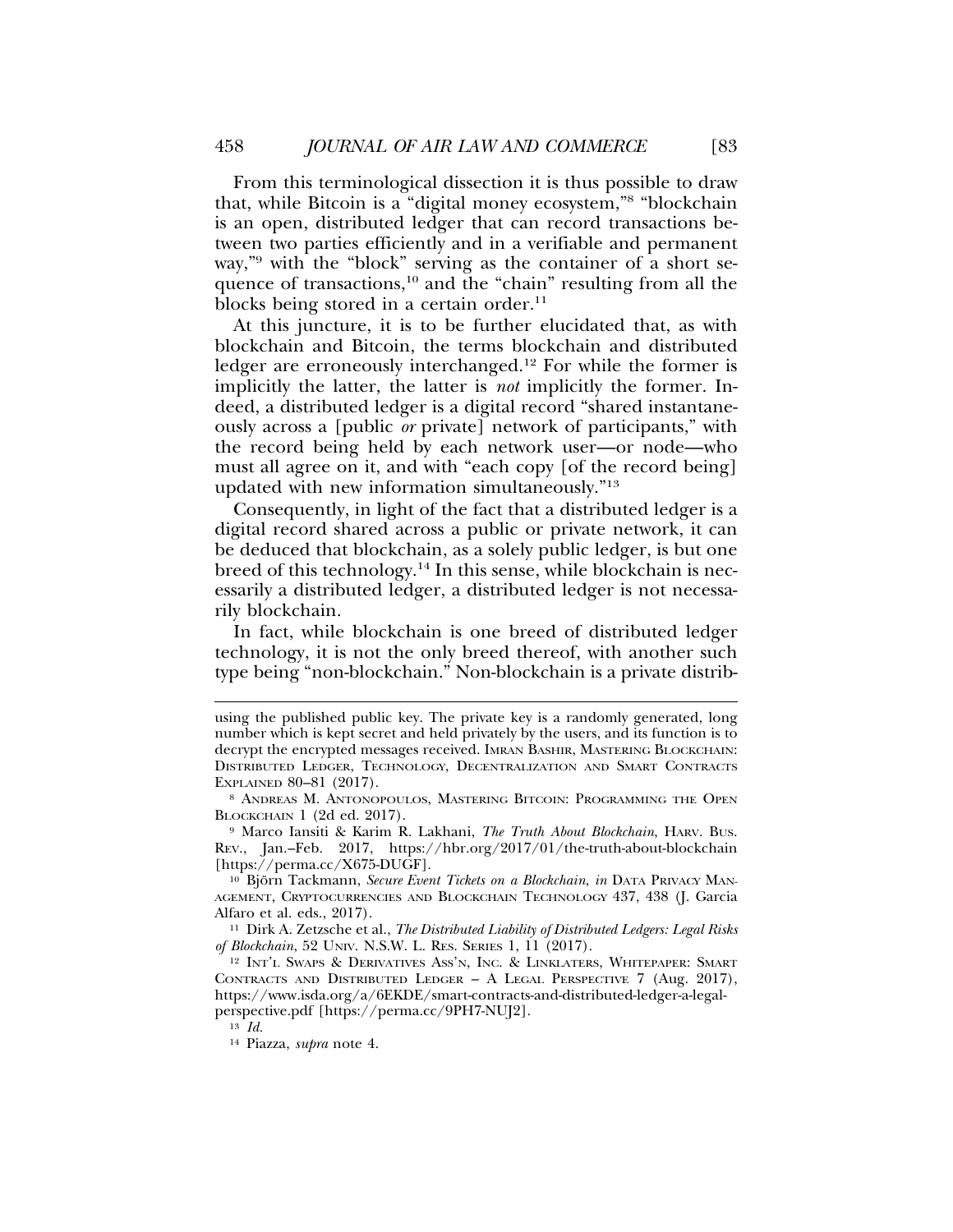uted ledger, which is being designed and created to address the needs of areas like the financial services industry wherein it is not suitable for all transactions to be public.15

Setting this dichotomy in distributed ledgers aside, the crux of the underlying technology is that it allows for a system wherein, instead of having several competing sets of records that need to be continuously reconciled, there exists only one such set of records maintained on multiple interconnected nodes, which must reach consensus on that set.<sup>16</sup>

Still further, blockchain in particular has the potential to render third-party intermediaries and their incumbent costs redundant,<sup>17</sup> for these intermediaries subsist in the "centralized" and "replicated" ledger systems<sup>18</sup> where multiple repositories house data and continuously duplicate, update, and reconcile it, thereby leading to the incurring of "extra frictional costs."19

To this end, blockchain holds "profound implications for many institutions," and its applications are so vast that "[it] can be programmed to record virtually everything of value and importance to humankind: birth and death certificates, marriage licenses, deeds and titles of ownership, educational degrees, financial accounts, medical procedures, insurance claims, votes,

<sup>15</sup> *See* BAKER MCKENZIE & R3, BLOCKCHAINS AND LAWS. ARE THEY COMPATIBLE? 5–7 (July 2017), https://www.bakermckenzie.com/-/media/files/expertise/fig/ br\_fig\_blockchainsandlaws\_jul17.pdf?la=en.

<sup>16</sup> *See* WHITEPAPER: SMART CONTRACTS AND DISTRIBUTED LEDGER – A LEGAL PER-SPECTIVE, *supra* note 12.

<sup>17</sup> *See* Christian Catalini, *How Blockchain Technology Will Impact the Digital Economy*, OXFORD BUS. L. BLOG (Apr. 24, 2017), https://www.law.ox.ac.uk/businesslaw-blog/blog/2017/04/how-blockchain-technology-will-impact-digital-economy [https://perma.cc/2GR7-6HUQ].

<sup>18</sup> Peter Evans-Greenwood et al., *Bitcoin, Blockchain & Distributed Ledgers: Caught Between Promise and Reality*, DELOITTE AUSTRALIA 1, 12 (Mar. 2016), https://www2 .deloitte.com/content/dam/Deloitte/au/Images/infographics/au-deloitte-tech nology-bitcoin-blockchain-distributed-ledgers-180416.pdf [https://perma.cc/ G9SJ-QALS]. In centralized and replicated ledger systems, ledgers are updated and maintained by a central authority with whom other actors must communicate in order to submit records for inclusion in the ledgers. *Id.* The difference between these two systems is that, in the centralized system the actors must travel to the central authority if they want to consult records, whereas in the replicated system the "actors can obtain a copy of the ledger if they want to consult it." *Id.* In both cases, however, the central authority ensures ledger identity and integrity by restricting access to it. *Id.*

<sup>&</sup>lt;sup>19</sup> ROGER MAULL ET AL., *Distributed Ledger Technology: Applications and Implications*, *in* STRATEGIC CHANGE 481, 485 (2017).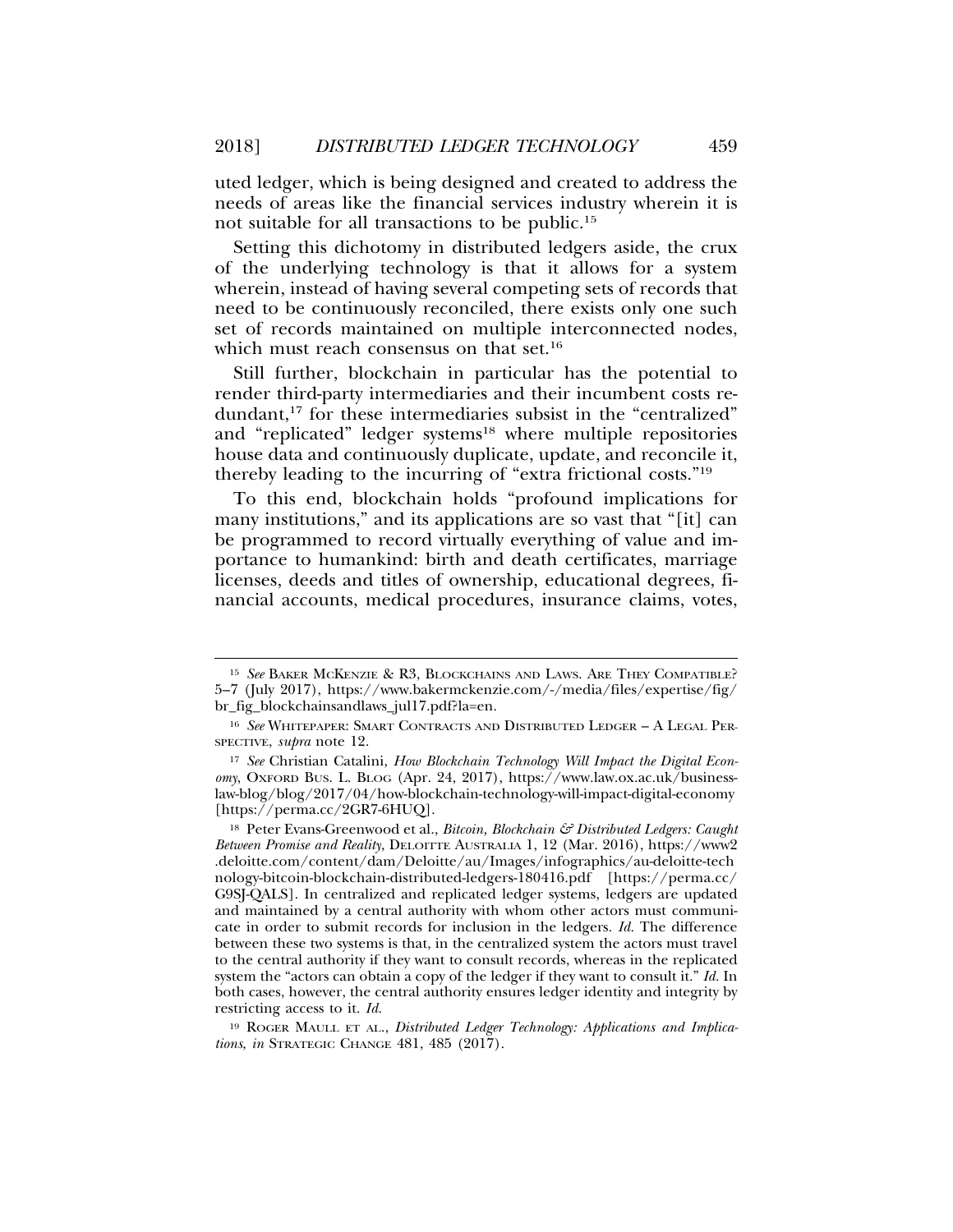provenance of food, and anything else that can be expressed in code."20

In conclusion, while distributed ledger technology and its derivatives such as blockchain are portrayed as tools to make money, in truth they are not solely money-making tools; rather, they are a stepping stone to a new world.

## III. POTENTIAL APPLICATIONS IN THE AIRLINE INDUSTRY

The airline industry has a life of its own. Similar to many other living things, this industry is composed of numerous distinct organs interlinked into one seamless body. At the epicentre of this body lie the air carriers: the pounding heart of the industry. Above and below them lie two separate networks of indispensable actors: the veins and arteries that respectively transport blood to and from the heart.

On the one hand, the network of actors lying above the air carriers—the veins transporting blood to the heart—includes, *inter alia*, aircraft and aircraft component manufacturers, lessors, infrastructure providers such as airports, and service providers such as insurers.<sup>21</sup> On the other hand, the network of actors lying below the air carriers—the arteries transporting blood from the heart—includes, *inter alia*, freight forwarders, global distribution systems (GDSs), and online travel agencies  $(OTAs).<sup>22</sup>$ 

By so likening the airline industry to a living organism, it is possible to extrapolate two correlative facts. First, it is possible to extrapolate that the industry clearly functions in a complex manner which is oft-overlooked. Second, it is possible to extrapolate that, because of this functional complexity, the exchange of data within the industry "is not always smooth."23

Indeed, in the background a web of intricate and endless data reconciliation is perpetually being weaved, because all the actors involved are constantly collecting, storing, and sharing information among each other, with the air carriers alone sharing data

<sup>20</sup> TAPSCOTT & TAPSCOTT, *supra* note 6, at 7–8.

<sup>21</sup> Michael W. Threteway & Kate Markhvida, *The Aviation Value Chain: Economic Returns and Policy Issues*, 16 J. AIR TRANSP. MGMT. 3, 5 (2014).

<sup>22</sup> *Id.*

<sup>&</sup>lt;sup>23</sup> *Beyond the Buzz: The Potential of Blockchain Technology for Airlines*, ACCENTURE CONSULTING (2017), https://www.accenture.com/us-en/insight-potential-block chain-technology-for-airlines [https://perma.cc/8K44-496L].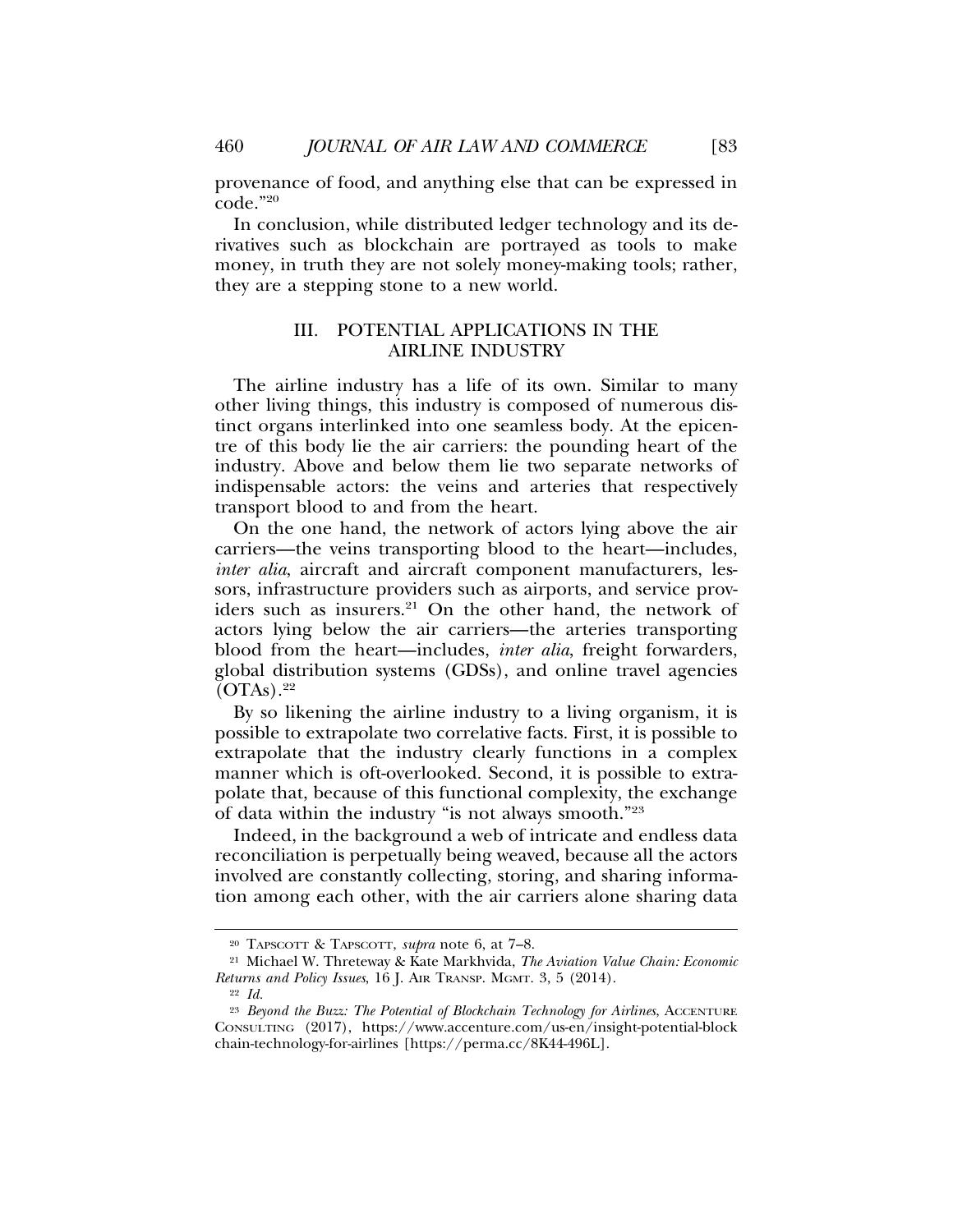even internally as it is stored in "isolated systems ranging from passenger service to crew management."24

Recalling at this point that a distributed ledger is a digital record of data "shared instantaneously across a network of participants,"25 it follows without much difficulty that distributed ledger technology has the potential to apply like clockwork in an industry such as the one under consideration where multiple records of data are shared among and within a network of multiple actors. The concomitant question, therefore, is "how can it apply?"

#### A. RATIONAL APPLICATION OF DISTRIBUTED LEDGER TECHNOLOGY

In determining how distributed ledger technology can apply in the airline industry, it is suitable to depart from a succinct proposition. This proposition, as shall be seen, quite simply suggests that the industry ought to capitalize on the dichotomy of distributed ledger technology and apply both blockchain and non-blockchain ledgers.

As explained above, the airline industry has two major networks: (1) the network between the air carriers and the actors that distribute passengers and cargo, i.e. the network between the heart and the arteries; and (2) the network between the air carriers and the actors that provide the infrastructure, services, and aircraft or aircraft components, i.e. the network between the heart and the veins.

The difference between these two networks is that while the former "arterial network" has a predominantly *public* nature, the latter "venous network" has a predominantly *private* one. In other words, while the arterial network entails air carriers providing a product to the public, albeit through third party intermediaries such as GDSs and OTAs, the venous network entails air carriers being provided with a product by the private sector.

Following this line of thought, the airline industry could apply distributed ledger technology in a manner that reflects this rudimentary difference between its two networks: on the one hand, the industry could apply a public distributed ledger blockchain—to its arterial network between the air carriers and

<sup>24</sup> *Id.*

<sup>25</sup> WHITEPAPER: SMART CONTRACTS AND DISTRIBUTED LEDGER – A LEGAL PER-SPECTIVE, *supra* note 12.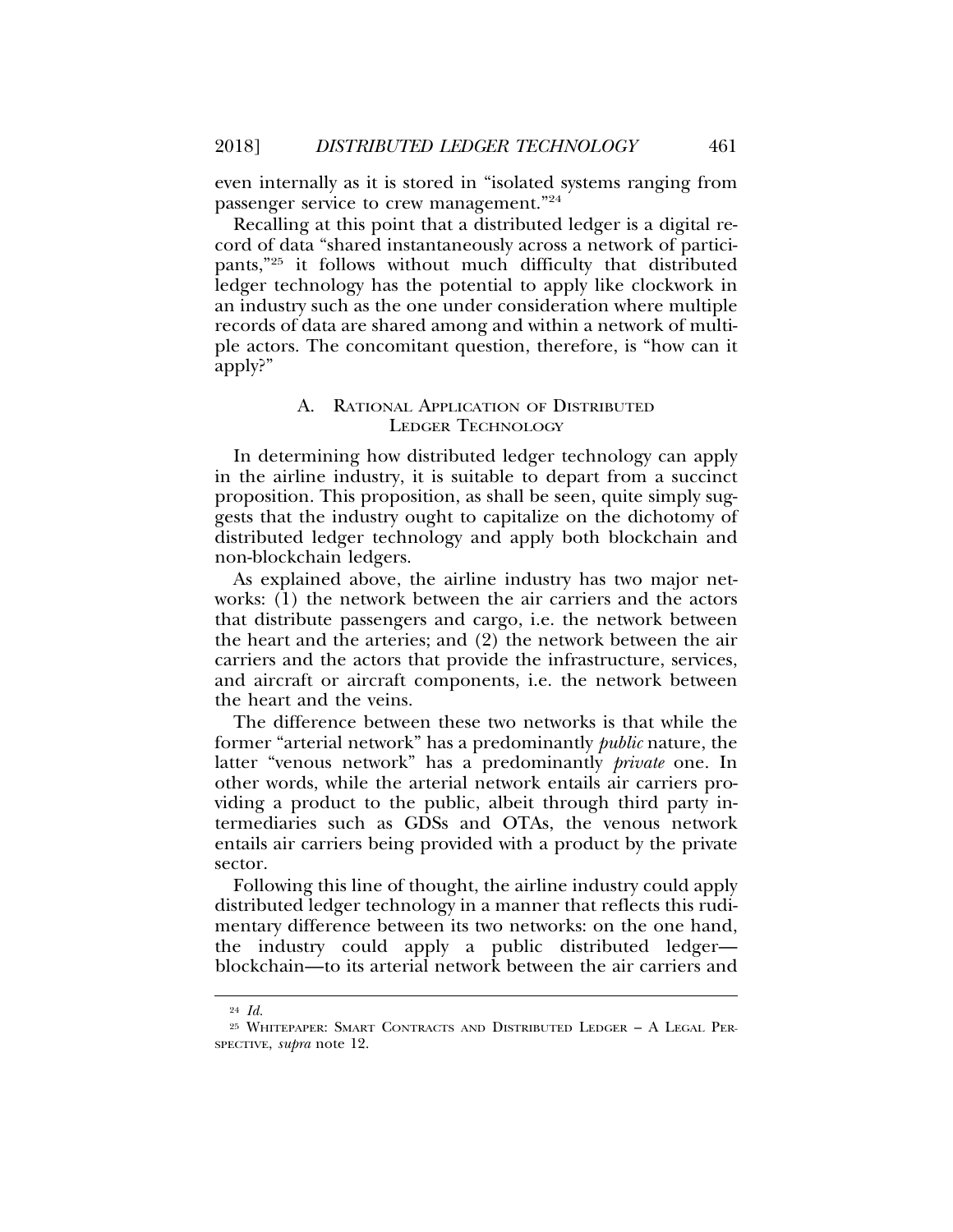the public, and on the other, it could apply a private distributed ledger—non-blockchain—to its venous network between the air carriers and the private industry.

Based on this proposition, there are two potential respects in which the airline industry could apply both blockchain and nonblockchain.

#### B. APPLYING BLOCKCHAIN: A CASE FOR E-TICKETS

Starting with blockchain, the most critical respect in which it could apply is that of "e-tickets" (electronic tickets), which, according to the International Air Transportation Association (IATA), constituted 96.5% of all tickets issued worldwide by the year 2008.26

An e-ticket can be formally defined as (i) "the [i] tinerary [or] [r]eceipt issued by or on behalf of the [air] [c]arrier"; (ii) "the electronic coupons"; and (iii) "if applicable, a boarding document."27 Notwithstanding this structural decomposition of the term, an e-ticket is but a database entry—data that, instead of being printed on a paper, is "dematerialized, stored in and called up from a massive database."28

In light of the fact that e-tickets are essentially dematerialized data, and recalling that blockchain, as a breed of distributed ledgers, is nothing more than a digital record of data shared across a network, it is possible to conclude that blockchain technology can be quite seamlessly fused with e-tickets.

This fusion can be achieved by "tokenizing" the e-tickets.<sup>29</sup> This means converting the rights to the ticket—the physical asset—into a "token,"<sup>30"</sup> which is the digital equivalent of the asset.<sup>31</sup> To this end it must be added that, because tokens are themselves digital, when one buys a token one is effectively buying a private key (the long number mentioned previously) that

<sup>26</sup> Peter Belobaba et al., *Information Technology in Airline Operations, Distribution and Passenger Processing*, *in* THE GLOBAL AIRLINE INDUSTRY 461, 481 (2d ed. 2016).

<sup>27</sup> INT'L AIR TRANSP. ASS'N, TICKETING HANDBOOK 1 (39th ed. 2007).

<sup>28</sup> *Beyond the Buzz: The Potential of Blockchain Technology for Airlines*, *supra* note 23. <sup>29</sup> *Id.*

<sup>30</sup> Addison Cameron-Huff, *How Tokenization is Putting Real-World Assets on Blockchain*, NASDAQ (Mar. 30, 2017), http://www.nasdaq.com/article/how-tokeni zation-is-putting-real-world-assets-on-blockchains-cm767952 [https://perma.cc/ 6VYG-EYG8].

<sup>31</sup> *See* Preethi Kasireddy, *Bitcoin, Ethereum, Blockchain, Tokens, ICOs: Why Should Anyone Care?*, HACKERNOON (July 5, 2017), https://hackernoon.com/bitcoinethereum-blockchain-tokens-icos-why-should-anyone-care-890b868cec06[https:// perma.cc/68GE-ZKQP].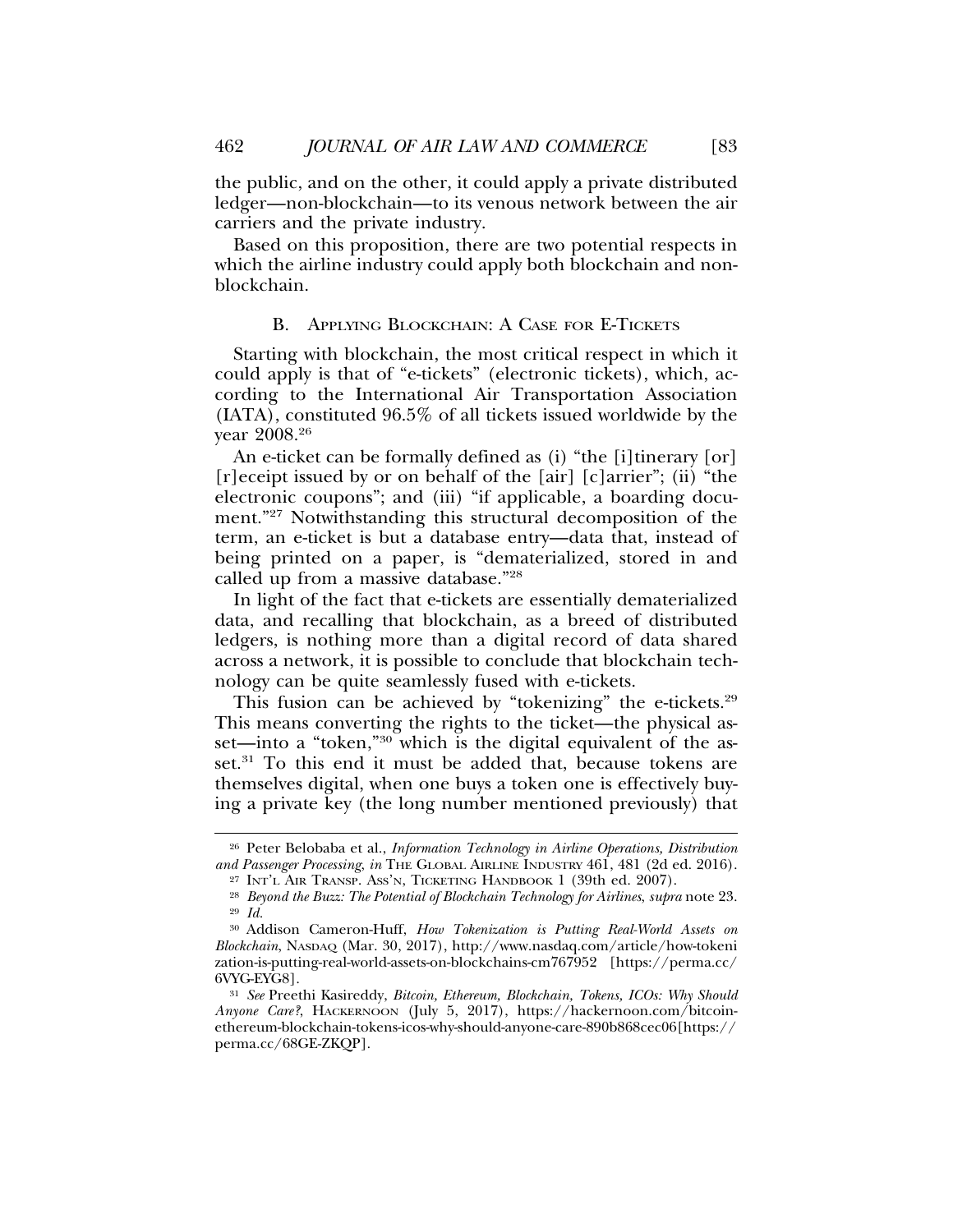grants access to the token and therefore to the underlying asset,32 *ergo* the ticket.

Having submitted how this fusion could be carried out, it is possible to submit what this fusion would lead to. To this end, it is necessary to reiterate the point that blockchain has the potential to render third-party intermediaries and their incumbent costs redundant,33 because these intermediaries subsist in the centralized and replicated ledger systems, which are the diametrical opposites of the distributed ledger system that is blockchain.

On the ground of this submission it can be sensibly posited that, if the air carriers were to fuse blockchain with e-tickets, they could lead third-party intermediaries such as GDSs and OTAs to become less vital over time. In practice this would mean that the air carriers could lower transaction costs,  $34$ thereby making the most of blockchain, and thus *sell tickets at lower prices*.

Over and above, the air carriers could try to attract the \$200 billion in additional revenue—or parts thereof—that is projected to migrate to the online channels by the year 2021.35 This is all while breaking away from their current subservient position wherein they have little choice but to accept the terms of these third-party intermediaries, which at times can be of an anti-competitive nature as witnessed in *US Airways, Inc. v. Sabre Holdings Corp.*<sup>36</sup>

As innovative as this idea of fusing e-tickets with blockchain might sound, some actors of the industry have already begun to explore it. In fact, Swiss start-up Winding Tree has teamed up with Air New Zealand and Lufthansa to explore blockchain-

<sup>32</sup> VIKRAM DHILLON ET AL., BLOCKCHAIN ENABLED APPLICATIONS: UNDERSTAND THE BLOCKCHAIN ECOSYSTEM AND HOW TO MAKE IT WORK FOR YOU 81 (2017).

<sup>33</sup> *See* Catalini, *supra* note 17.

<sup>34</sup> Trevor I. Kiviat, *Beyond Bitcoin: Issues in Regulating Blockchain Transactions*, 65 DUKE L.J. 569, 572 (2015).

<sup>35</sup> Henry H. Harteveldt, *The Future of Airline Distribution: 2016–2021*, INT'L AIR TRANSP. ASS'N 1, 36 (2016), https://www.iata.org/whatwedo/airline-distribution/ ndc/Documents/ndc-future-airline-distribution-report.pdf [https://perma.cc/ C43X-6N78].

<sup>36</sup> *See* 105 F. Supp. 3d 265 (S.D.N.Y 2017). In this case, Sabre violated antitrust law as it forced US Airways to accept a contract on its terms, or risk being cut off from its network. *See* Nate Raymond, *American Airlines Wins \$15 Million in Antitrust Case Against Sabre*, REUTERS (Dec. 20, 2016), https://www.reuters.com/article/usamerican-airline-sabre/american-airlines-wins-15-million-in-antitrust-case-againstsabre-idUSKBN1492K4 [https://perma.cc/LD55-2AT5].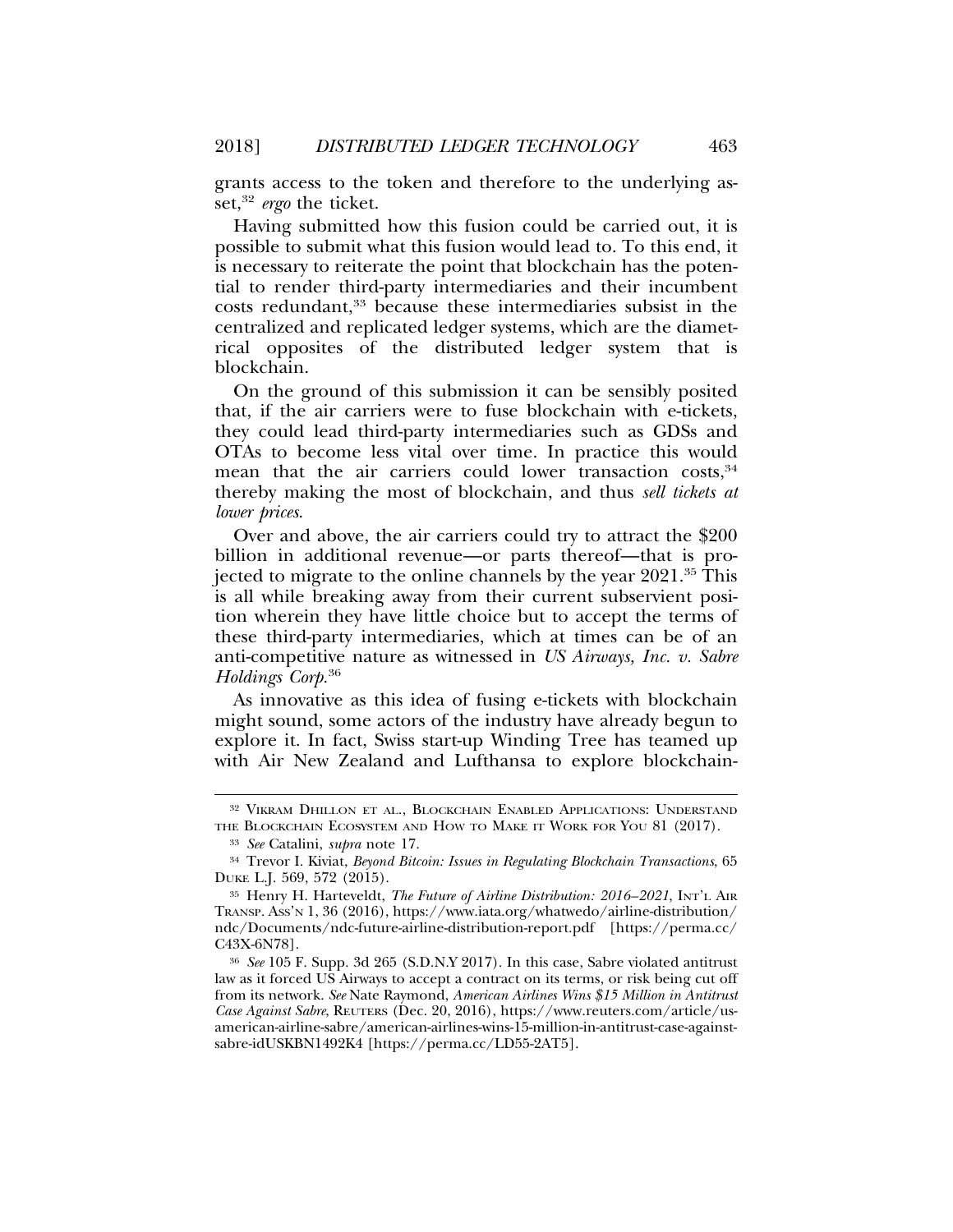based applications that could help them improve things like their booking service, thereby allowing both their customers to benefit from reduced transactional costs, and themselves to utilize the swift sharing of information.37

More audaciously, toward the end of July 2017, S7 Airlines started selling tickets through blockchain.<sup>38</sup> This move was supported by the largest private financial institution of Russia, Alfa-Bank, at the very least because "[t]he system of payments on the basis of the [blockchain] ensures the receipt of proceeds from sales, minus the commission of the agent immediately after the issuance of the ticket."39

Fusing e-tickets with blockchain, in sum, has both the potential to make the arterial network between the airlines and the public more lucrative and the potential to put it on an even keel.

#### C. APPLYING NON-BLOCKCHAIN: A CASE FOR MAINTENANCE

Non-blockchain, on the other hand, is most applicable to aircraft maintenance. A study carried out by the Maintenance Cost Task Force of IATA demonstrated that global maintenance, repair, and overhaul spending was valued at \$62.1 billion in the year 2014.40

According to the same study, developing trends and technologies in maintenance such as aircraft health monitoring systems and additive manufacturing (3-D printing) are estimated to decrease maintenance, repair, and overhaul spending by 15–20%.41 This translates to a decrease of around \$9.3–12.4 billion. This estimated decrease in spending could be pushed further down with the application of non-blockchain to maintenance.

<sup>37</sup> *See* Gertrude Chavez-Dreyfuss, *Air New Zealand, Swiss Travel Platform Winding Tree in Blockchain Tie-Up*, REUTERS (Nov. 22, 2017), https://www.reuters.com/article/us-blockchain-travel-airnewzealand/air-new-zealand-swiss-travel-platformwinding-tree-in-blockchain-tie-up-idUSKBN1DM2KQ [https://perma.cc/LD55- 2AT5].

<sup>38</sup> Tom Ward, *An Airline Just Started Using an Ethereum Blockchain to Issue Tickets*, FUTURISM (July 26, 2017), https://futurism.com/an-airline-just-started-using-ethe reum-blockchain-to-issue-tickets/ [https://perma.cc/VVH4-QJJU].

<sup>39</sup> Vladislav Noviiy, *Flights Pay for the Block*, KOMMERSANT (July 27, 2017), https:/ /www.kommersant.ru/doc/3365852.

<sup>40</sup> This excludes overhead. INT'L AIR TRANSP. ASS'N MAINTENANCE COST TASK FORCE, AIRLINE MAINTENANCE COST EXECUTIVE COMMENTARY 14 (Dec. 2015).

<sup>41</sup> *Id.* at 15.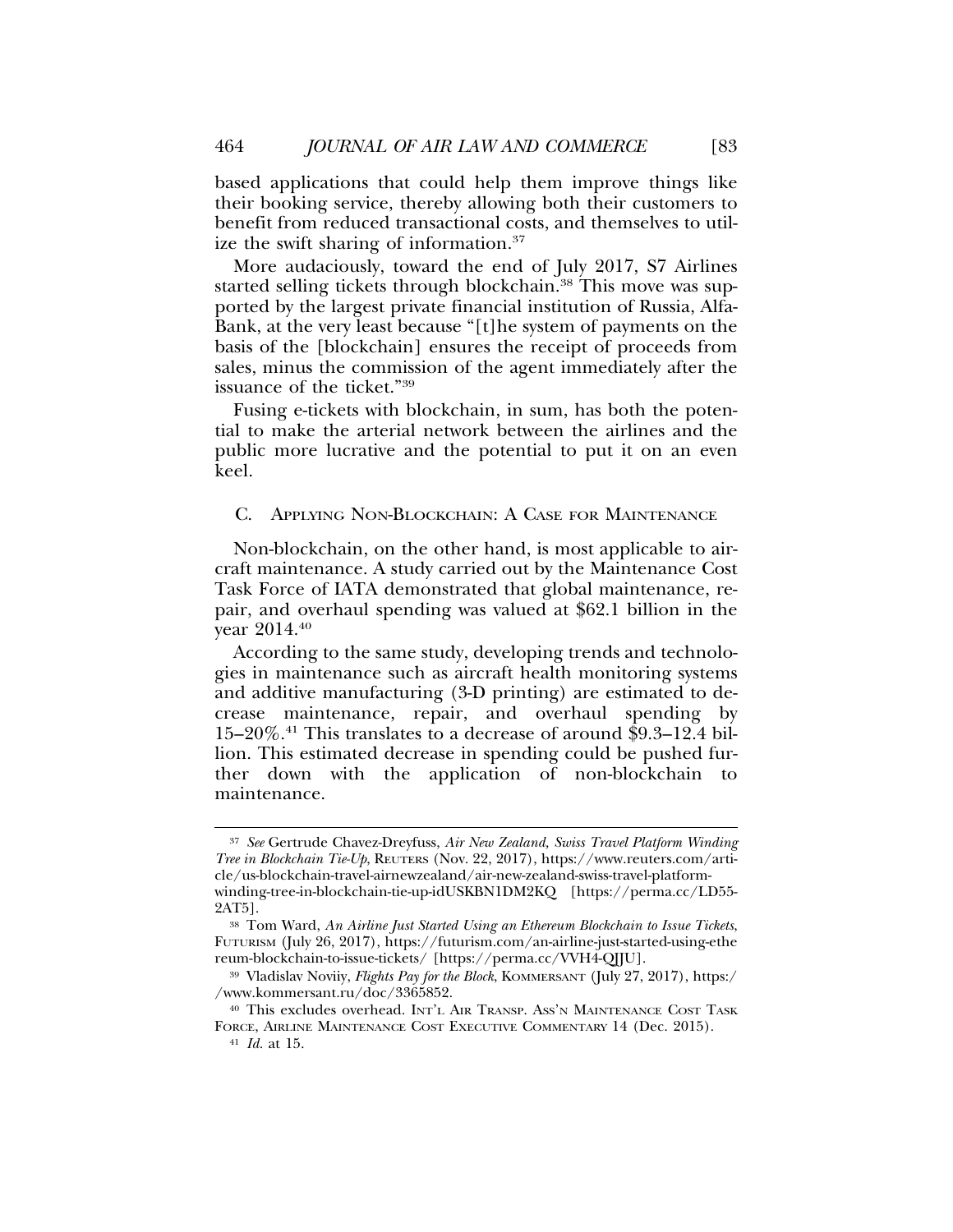Modern aircraft consist of millions of components, with the lifecycle of each involving many actors—from manufacturer to transporter and from transporter to operator—all with a maintenance system of their own.<sup>42</sup> Due to this individuality, the systems are disparate, and because of this disparity between systems, the entire lifecycle of a specific component does not easily yield a singular string of coherent data.<sup>43</sup>

In addition, because the relevant data is maintained either on computerized records or on paper, synchronizing such computerized record systems (which can be incomplete), or such paperwork—"job cards with 'dirty finger prints'"—is not a smooth process and thus can introduce unwanted delays.<sup>44</sup> In this light, it is apparent that a link needs to be created between the various actors dealing with an aircraft component, such as between the repair organization and the maintenance organization.45

Clearly, from this exposition it emanates that the industry is yearning for non-blockchain to apply to maintenance as it could provide this much-needed link between the various actors involved. Considering that maintenance is rich in the sharing of data among a variety of actors, and considering that nonblockchain, as a breed of distributed ledger technology, is a digital record of data shared across a network, by combining the two together all the actors involved in maintenance could share one consolidated record for each aircraft component.

Translated into practical terms, the manufacturer would begin by creating a non-blockchain for a specific component, and all other actors would build upon that foundation by adding blocks whenever they come into contact with the component.<sup>46</sup> For instance, the distributor would add a block when a component is delivered from one location to another, and the operator would add a block with "the number of flight hours that the [component] has undergone."47

<sup>42</sup> *See* Bas de Vos, *Blockchain for Aviation Asset Management*, FARNBOROUGH INT'L NEWS NET. (Aug. 1, 2017), https://www.wearefinn.com/topics/posts/block chain-for-aviation-asset-management/ [https://perma.cc/4DMQ-SVYD].

<sup>43</sup> *Id.*

<sup>44</sup> INT'L AIR TRANSP. ASS'N, BEST PRACTICES FOR COMPONENT MAINTENANCE COST MANAGEMENT 12 (2d ed. 2015).

<sup>45</sup> *Id.* at 15.

<sup>46</sup> de Vos, *supra* note 42.

<sup>47</sup> *Id.*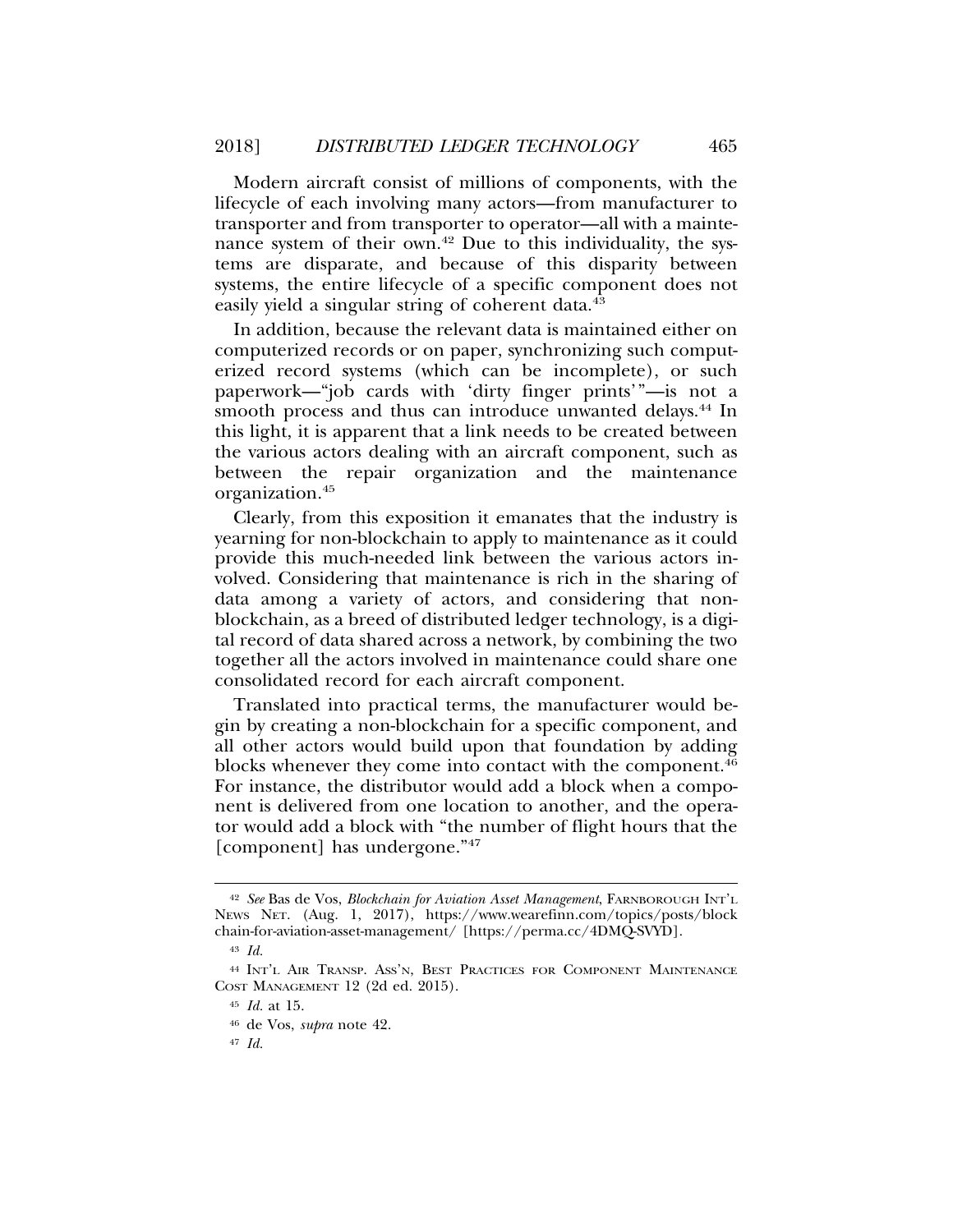Although this idea of combining maintenance with nonblockchain might seem forward-looking, as with the case of etickets and blockchain, some actors in the industry have already begun exploring it. Indeed, Boeing has designed a network that, by "integrat[ing] customers, parts suppliers, and component overhaul providers," seeks to "deliver a flexible suite of services supporting airline maintenance, repair, and overhaul services."48

While Boeing is mainly developing this network in order to "[reduce] outages and unplanned maintenance,"49 Lufthansa is exploring, through a similar initiative, how this type of technology "can be used to increase transparency within flight maintenance."50 Furthermore, Air France-KLM has started evaluating the potential of this type of technology becoming its "new digital ledger for managing replacement parts on in-service airplanes."51

Air France-KLM even went to the extent of demonstrating how this would work in practice: once a faulty aircraft component was identified on a mock flight, an engineer was able to acquire a replacement by creating a distributed ledger for that piece.52 This ledger could be viewed by himself, the Air France-KLM logistics and loan officers, and other engineers or technicians responsible for obtaining the replacement part.53

All in all, applying non-blockchain to maintenance can lead the venous network between the airlines and the private sector to enjoy a wholly "verifiable, traceable and trustworthy history of the . . . lifecycle" of a component, leading to improved data

<sup>48</sup> Jeff Liu & Paul Brody, *Is Collaboration the New Innovation?*, HARVARD BUS. REV. 1, 4 (Nov. 2016), https://hbr.org/resources/pdfs/comm/ey/IsCollaboration TheNewInnovation.pdf [https://perma.cc/L58E-NMAZ].

<sup>49</sup> Carlo Gutierrez, *Boeing Improves Operations with Blockchain and the Internet of Things*, ALTOROS (May 24, 2017), https://www.altoros.com/blog/boeing-improves-operations-with-blockchain-and-the-internet-of-things/ [https://perma .cc/S37R-ES7D] (quoting Robert Rencher, Senior Systems Engineer, Boeing*)*.

<sup>50</sup> Woodrow Bellamy III, *IOT, Blockchain Proposed to Improve Aircraft Maintenance Process*, AVIONICS (Jan. 13, 2017), http://www.aviationtoday.com/2017/01/13/ iot-blockchain-proposed-to-improve-aircraft-maintenance-process/ [https://per ma.cc/Q9D4-BK49].

<sup>51</sup> Woodrow Bellamy III, *Air France KLM is Evaluating MRO Potential for Blockchain*, AVIONICS (Oct. 3, 2017), http://www.aviationtoday.com/2017/10/03/ air-france-klm-evaluating-mro-potential-blockchain/[https://perma.cc/3JBL-RD5U].

<sup>52</sup> *Id.*

<sup>53</sup> *Id.*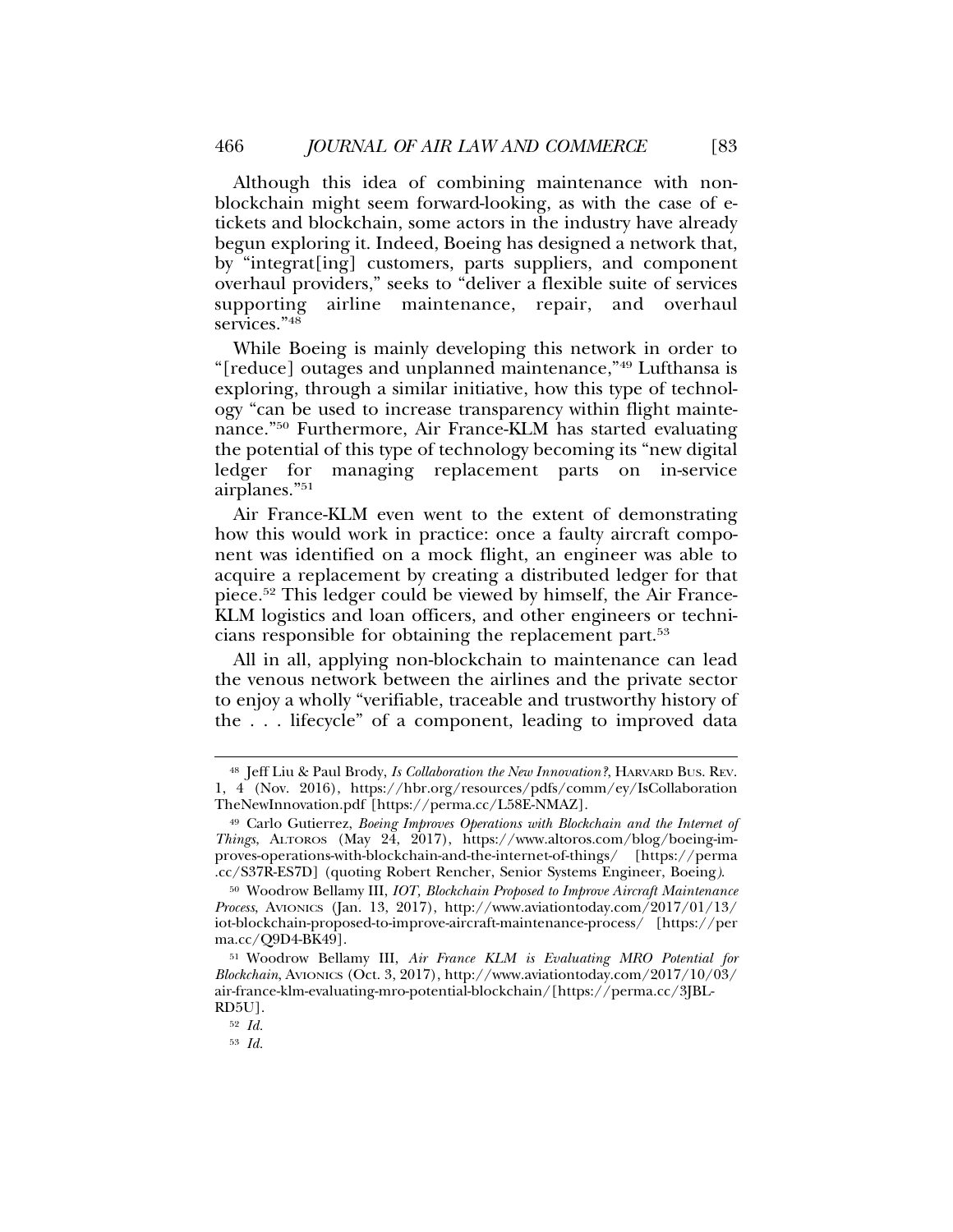quality, more accurate maintenance history, cheaper compliance and, in turn, increased airworthiness.<sup>54</sup>

# IV. POTENTIAL IMPLICATIONS OF THE POTENTIAL APPLICATIONS

Having assessed the potential applications of blockchain and non-blockchain within the airline industry, a subsequent analysis of the potential legal implications resulting therefrom can be undertaken.

This analysis shall correspond to the proposition that blockchain and non-blockchain can be *both* applied to the airline industry. Thus, the analysis begins with the legal implications resulting from the application of blockchain to the arterial network of the industry, then the analysis shifts to the legal implications resulting from the application of non-blockchain to the venous network.

#### A. THE LEGAL IMPLICATIONS OF BLOCKCHAIN

With regard to blockchain it has been suggested that a principal respect in which it could apply is that of e-tickets, done by converting the rights to an e-ticket into a "token" that in turn becomes the digital equivalent of the e-ticket.

This application could potentially result in a legal implication concerning data protection, most notably within the context of the EU. The EU has adopted the General Data Protection Regulation (GDPR) to ensure a consistent and high level of protection within its Member States of the rights and freedoms of natural persons with regard to the processing of "*personal* data,<sup>"55</sup> which has become as valuable a resource as oil.<sup>56</sup>

<sup>54</sup> de Vos, *supra* note 42.

<sup>55</sup> Regulation (EU) 2016/679 of the European Parliament of the Council of 27 April 2016 on the Protection of Natural Persons with Regard to the Processing of Personal Data and on the Free Movement of Such Data, and Repealing Directive 95/46/EC (General Data Protection Regulation), 2016 O.J. (L 119), art. 1(2) [hereinafter General Data Protection Regulation].

<sup>56</sup> WORLD ECON. FORUM, PERSONAL DATA: THE EMERGENCE OF A NEW ASSET CLASS 5 (Jan. 2011), http://www3.weforum.org/docs/WEF\_ITTC\_PersonalData NewAsset\_Report\_2011.pdf [https://perma.cc/3PQB-HWY8]. Personal data is defined by the GDPR as "any information relating to an identified or identifiable natural person ('data subject'); an identifiable natural person is one who can be identified, directly or indirectly, in particular by reference to an identifier such as a name, an identification number, location data, an online identifier or to one or more factors specific to the physical, physiological, genetic, mental, economic,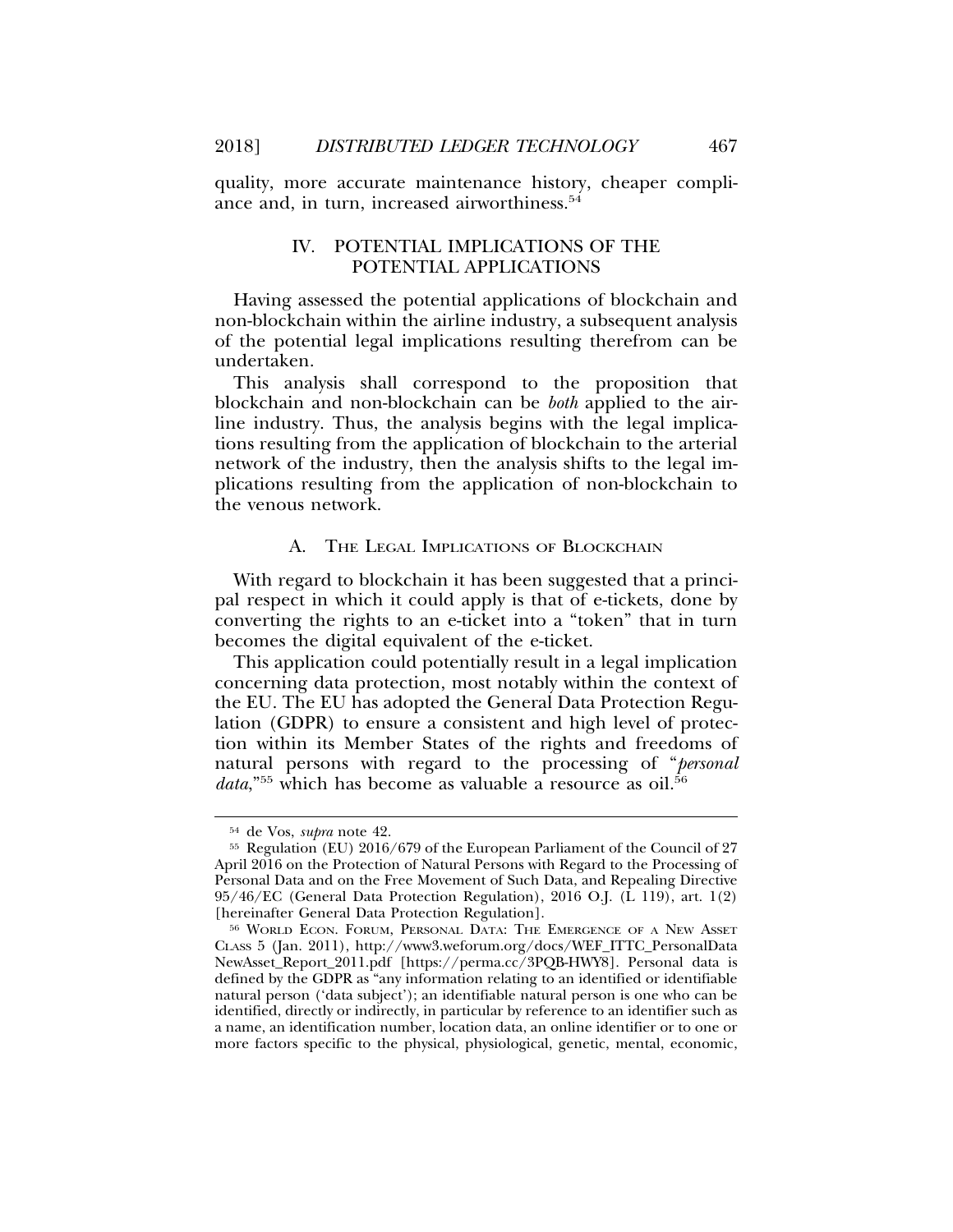The GDPR applies to "the processing of personal data wholly or partly by automated means and to the processing other than by automated means of personal data which form part of a filing system or are intended to form part of a filing system."<sup>57</sup> While the crux of this sentence is rather straightforward, the trained legal mind cannot help but question the meaning of certain key terms employed in it, such as "processing" and "filing system."

In satisfaction of this irrepressible inclination, it is to be explained that, while the "processing" of personal data is defined as "any operation or . . . operations which is [or are] performed on personal data . . . , whether or not by automated means, such as *collection*, . . . *storage*, . . . or *dissemination*,"58 the "filing system" of which the personal data forms part is defined as "any structured set of personal data which [is] accessible according to specific criteria, whether centralised, decentralised or *dispersed* on a functional or geographical basis."59

With these definitions in place, it is possible to infer that the application of blockchain to e-tickets falls under the GDPR's purview. This inference is rooted in the fact that the information of the natural person divulged when buying an e-ticket would be stored and shared across a distributed ("dispersed," as per the GDPR) network. In simple terms, the personal data of the passenger will be processed by automated means and will form part of a filing system.

Since the GDPR applies to data controllers and processors both inside the  $EU^{60}$  and outside the EU, so long as the processing activities of the latter relate to, *inter alia*, the offering of goods or services to subjects within the  $EU<sub>61</sub>$  any air carrier that applies blockchain to e-tickets in the EU would be binding itself to comply with the provisions of the GDPR.

Among these provisions are a few that introduce liability, in the form of fines, to data controllers and processors that in-

cultural or social identity of that natural person." General Data Protection Regulation, *supra* note 55, at art. 4(1).

<sup>57</sup> General Data Protection Regulation, *supra* note 55, art. 2(1).

<sup>58</sup> *Id.* art. 4(2) (emphasis added).

<sup>59</sup> *Id.* art. 4(6) (emphasis added).

<sup>60</sup> *Id.* art. 3(1).

<sup>61</sup> *Id.* art. 3(2)(a); ALLEN & OVERY LLP, PREPARING FOR THE GENERAL DATA PRO-TECTION REGULATION 5 (Jan. 2018), http://www.allenovery.com/SiteCollection Documents/Radical%20changes%20to%20European%20data%20protection% 20legislation.pdf [https://perma.cc/CSS9-ZZDL].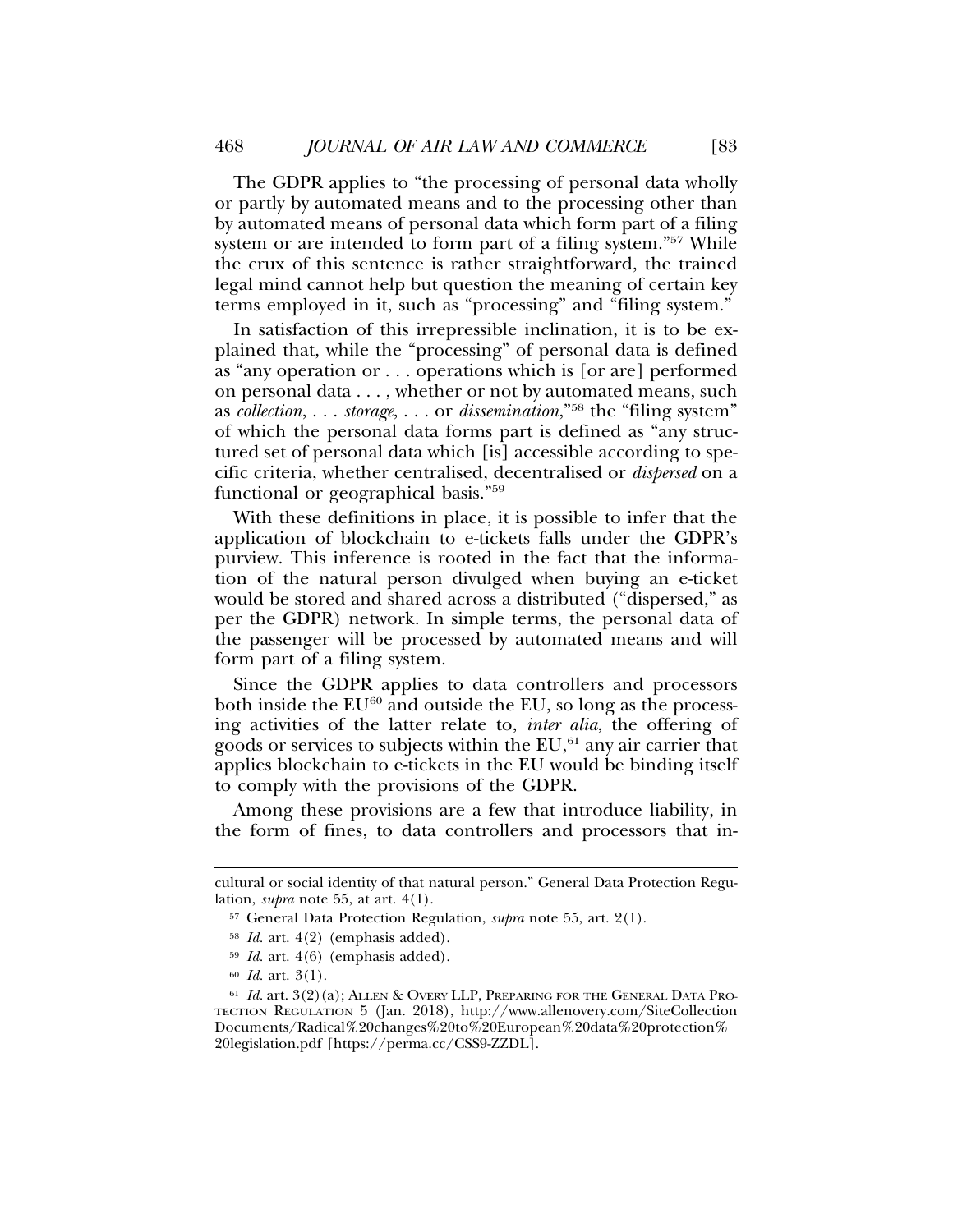fringe the GDPR.62 By way of example, the GDPR provides that "those who are at fault for data protection violations can be charged substantial fines," which in certain circumstances can be the higher of either " $\epsilon$ 20 million or 4 percent of an undertaking's total worldwide annual turnover in the preceding financial year."63

To this end, attention ought to be drawn to the fact that these fines can, however, be decreased, such as if the data controller or processor had implemented technical and organizational measures in compliance with the GDPR.<sup>64</sup> Thus, those air carriers deciding to apply blockchain to e-tickets would do well to put in place clear policies and well-practiced procedures which seek to ensure that one can react quickly to any data breach.<sup>65</sup>

In this light, therefore, it is evident that a legal implication potentially resulting from the application of blockchain to etickets relates not simply to data protection, but rather to the liability accompanying it. This implication, however, is not the only one that could potentially result from the application of blockchain to e-tickets, since there could also potentially result an implication related to competition (antitrust) law.

With regard to this potential implication of the applicability of blockchain to e-tickets, reference can be made to the statement of the European Securities and Markets Authority that "[t]he shared and public features of [blockchain] could facilitate market manipulation and other unfair practices. In the absence of proper safeguards, some could unduly exploit the information recorded in [blockchain] to front-run competitors or manipulate prices."66 Although this statement was made in the context of the application of blockchain to securities, this statement can be transposed to the application of blockchain to e-tickets, especially in terms of the potential market and price manipulation that could result from it.

<sup>62</sup> PAUL VOIGT & AXEL VON DEN BUSSCHE, THE EU GENERAL DATA PROTECTION REGULATION (GDPR): A PRACTICAL GUIDE 31 (2017).

<sup>63</sup> W. Gregory Voss, *European Union Data Privacy Law Reform: General Data Protection Regulation, Privacy Shield, and the Right to Delisting*, 72 BUS. LAW. 221, 229–30 (2016); General Data Protection Regulation, *supra* note 55, arts. 83(5), 83(6).

<sup>64</sup> General Data Protection Regulation, *supra* note 55, art. 83(2)(d).

<sup>65</sup> PREPARING FOR THE GENERAL DATA PROTECTION REGULATION, *supra* note 61, at 9.

<sup>66</sup> EUROPEAN SEC. & MKTS. AUTH., REPORT: THE DISTRIBUTED LEDGER TECHNOL-OGY APPLIED TO SECURITIES MARKETS 11–12 (Feb. 7, 2017), https://www.esma .europa.eu/sites/default/files/library/dlt\_report\_-\_esma50-1121423017-285.pdf [https://perma.cc/Z2QW-59J3].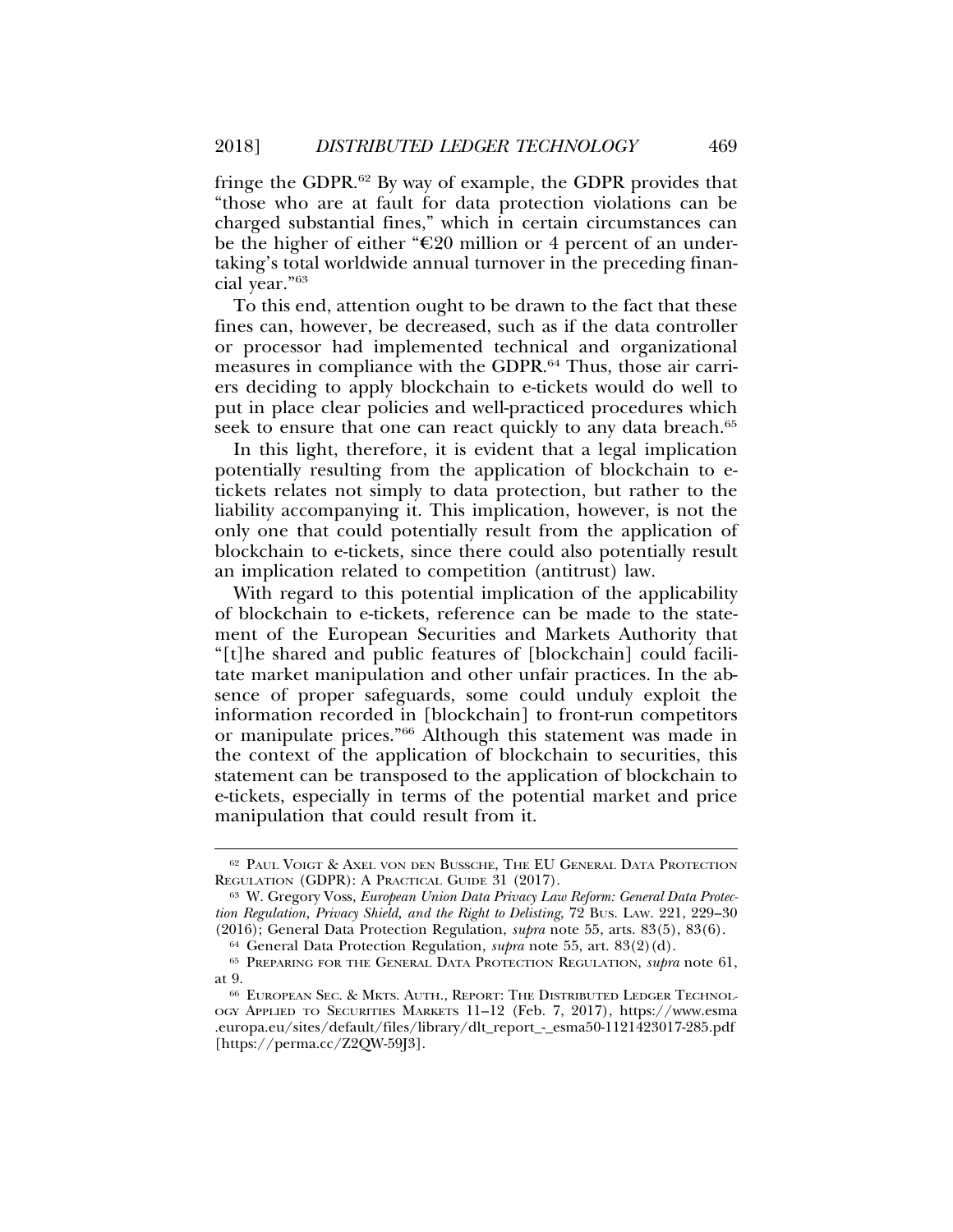When analyzing cartel and collusion activity in the airline industry, a problem is that "the *prevalence of information* in the industry makes it fairly simple for airlines to match the prices and output of competitors."67 This problem could only intensify if blockchain is applied to e-tickets, as the information in the industry will be not only prevalent but also organized on a digital record that is shared across a network.

Consequently, the air carriers would be able to match the prices and output of competitors far more easily than they do today—even through "tacit collusion" whereby they would coordinate their conduct without express communication, such as through price signaling68—and this could in turn lead to a surge in the number of cartels formed. To this end, the EU would be particularly prone to such a surge taking place on its soil, for the punishment imposed by the European Commission (EC) with respect to cartels lacks a criminal law nature.<sup>69</sup>

In fact, although the fines imposed by the EC seek to disincentivize the creation of cartels (not specific to the airline industry), they do not seem to serve as a sufficient disincentive since, as demonstrated by a statistical study of the EC itself, from the years 1990 to 1999 the Commission decided twenty cartel cases, from the years 2000 to 2009 it decided more than sixty cases, and from 2010 to November of 2017 it already decided forty-eight cases.70

While it is very plausible that this increase in the number of cartels corresponds with the growth of the internal market of the EU and with the existence of a "leniency policy,"71 which helps uncover such illegal activities, it is unquestionable that this

<sup>&</sup>lt;sup>67</sup> BIJAN VASIGH ET AL., INTRODUCTION TO AIR TRANSPORT ECONOMICS: FROM THEORY TO APPLICATIONS 271 (2d ed. 2016) (emphasis added).

<sup>68</sup> *Id.* In terms of this statement it is to be added that, the fact that two air carriers have price fluctuations which match does not mean that they are definitely colluding, but it could mean that they are simply competing. *Id.*

 $69$  Council Regulation (EC) No  $1/2003$  of 16 December 2002 on the Implementation of the Rules on Competition Laid Down in Articles 81 and 82 of the Treaty, 2002 O.J. (L 001); *see* Wouter P.J. Wils, *Is Criminalization of EU Competition Law the Answer?*, 28 WORLD COMPETITION 1, 4 (2005).

<sup>70</sup> EUROPEAN COMM'N, CARTEL STATISTICS § 1.10 (Mar. 21, 2018), http:// ec.europa.eu/competition/cartels/statistics/statistics.pdf [https://perma.cc/ ETE2-5T78]. Note that, in this study, the EC considered only those cartel cases (which are not specific to the airline industry alone) where a fine was imposed.

<sup>71</sup> *See* Commission Notice on Immunity from Fines and Reduction of Fines in Cartel Cases, 2006 O.J. (C 298), as Amended by the Amendments to the Commission Notice on Immunity from Fines and Reduction of Fines in Cartel Cases, 2015 O.J. (C 256).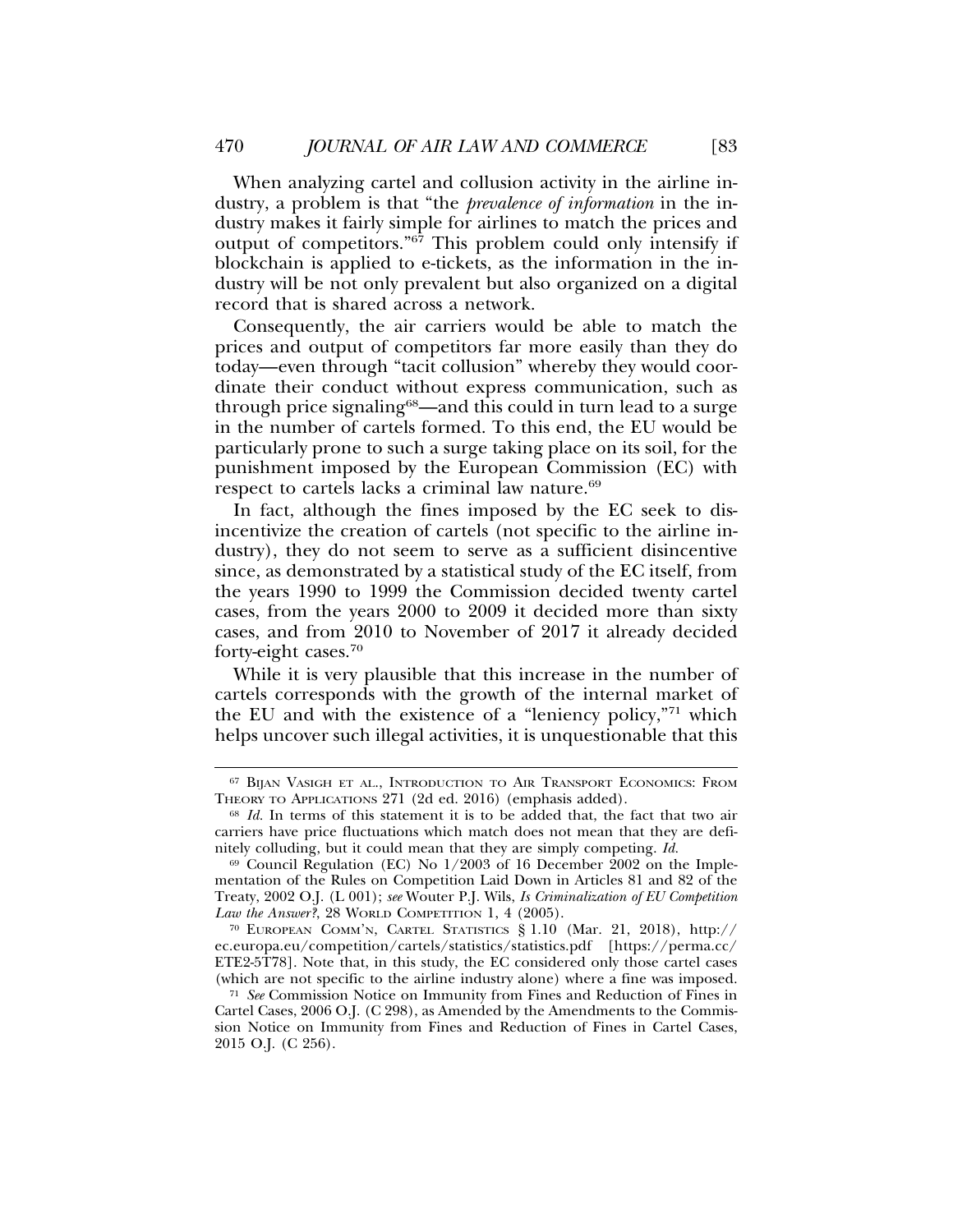increase in cartels demonstrates that undertakings are not sufficiently deterred from forming cartels; rather, they are still quite willing to do so.

Accordingly, the EU should strongly consider criminalizing cartels similar to the United States where criminal enforcement is a "cornerstone" of the "successful campaign" of the Department of Justice against cartels<sup>72</sup> and where criminalization of cartel law infringements is adopted on the notion that imposition of a criminal sanction, such as that of imprisonment, serves as a "strong disincentive for individuals to participate in . . . cartel[s]."73

#### B. THE LEGAL IMPLICATIONS OF NON-BLOCKCHAIN

With regard to non-blockchain it has been suggested that a primary respect in which it could apply is that of maintenance by serving as a link between the various actors involved that, through this technology, share one consolidated record for each aircraft component.

A legal implication that could potentially result from this application of non-blockchain relates to product liability, particularly in terms of the Product Liability Directive<sup>74</sup> (PLD) of the EU, which establishes the principle of liability without fault applicable to producers in the EU when a defective product causes damage to a consumer.75

In so establishing this principle of liability, the PLD provides several defenses that may exempt the producer from liability, with one such defence requiring proof that "it is probable that the defect which caused the damage did not exist at the time when the product was put into circulation or that this defect came into being afterwards."76

In this regard, it is added that, although there have been questions on what may amount to "put into circulation," the

<sup>72</sup> Peter Whelan, *Legal Certainty and Cartel Criminalisation within the EU Member States*, 71 CAMBRIDGE L.J. 677, 678 (2012).

<sup>73</sup> Alexander Italianer, *Fighting Cartels in Europe and the US: Different Systems, Common Goals*, EUROPEAN COMM'N 1, 2 (Oct. 9, 2013), http://ec.europa.eu/competition/speeches/text/sp2013\_09\_en.pdf [https://perma.cc/82MS-KF96].

<sup>74</sup> Council Directive 85/374/EEC of 25 July 1985 on the Approximation of the Laws, Regulations and Administrative Provisions of the Member States Concerning Liability for Defective Products 1985 O.J. (L210) [hereinafter Product Liability Directive].

<sup>75</sup> *See* O'Byrne v. Sanofi Pasteur MSD Ltd., 2006 E.C.R.1-1343; Sidhant Sharma, *Aviation Product Liability in the European Union*, 15 AVIATION & SPACE J. 1, 4 (2016).

<sup>76</sup> Product Liability Directive, *supra* note 74, art. 7(b).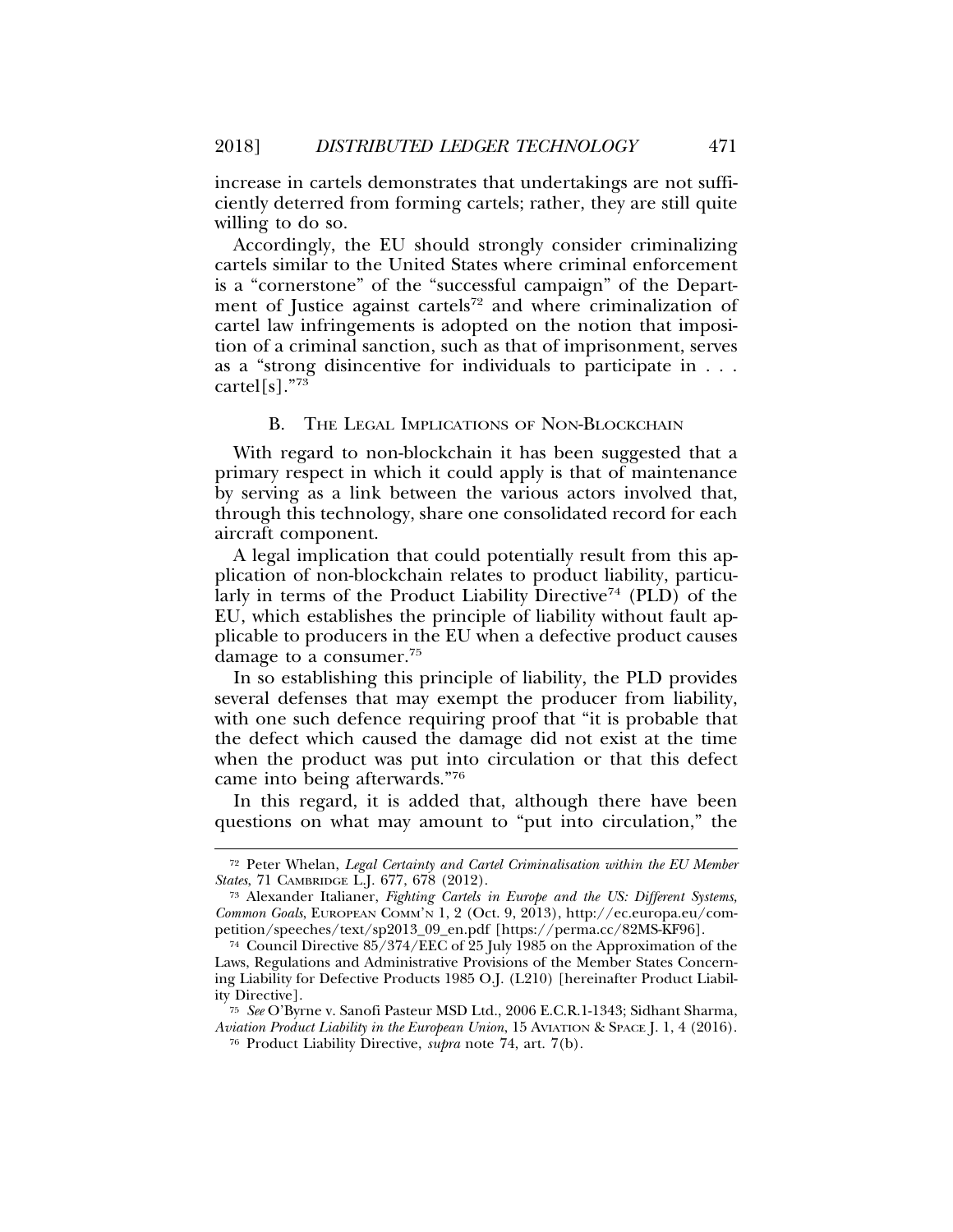Court of Justice of the European Union (then the European Court of Justice) has clarified that this term is to be interpreted as meaning "when [the product] is taken out of the manufacturing process operated by the producer and enters a marketing process in the form in which it is offered to the public in order to be used or consumed."77

In this context, the implication resulting from the application of non-blockchain to maintenance could be a positive one since, if the producer were to create a non-blockchain for a specific component and then all other actors were to build upon that foundation by adding blocks whenever they came in contact with the component, it would be possible to put a finger on the precise moment when a defect in that component arose.

As a result (considering that the typical case in which this defence may come into play is where it is claimed that the danger stems from lack of repair or servicing or from subsequent tampering of the product),78 through non-blockchain the producer would be able to know exactly when the defect arose and thereby prove with certainty, rather than with probability, whether or not the defect that caused the damage existed at the time when the product was put into circulation.

Finally, a further legal implication that could potentially arise from the application of non-blockchain to maintenance is, once again, related to competition law since, if by applying nonblockchain to maintenance the various actors involved create a *de facto* consortium, it could be argued that there exists a cartel in the midst of it all.79

In this regard, it is once again opined that a surge in the number of cartels resulting from the application of non-blockchain to maintenance could plague the EU, and while it is not necessary to explain once more why such a surge could result, it can be simply restated that the EU should strongly consider criminalizing cartels in order to try and prevent this surge from happening.

<sup>77</sup> O'Byrne v. Sanofi Pasteur MSD Ltd., 2006 E.C.R.1-1343, ¶ 32.

<sup>78</sup> C.J. MILLER & R.S. GOLDBERG, PRODUCT LIABILITY 486 (2d ed. 2004) (Note that the authors speak of Section  $4(1)(d)$  of the Consumer Protection Act 1987 of the UK, which is the implementing provision of art. 7(b) of the PLD).

<sup>79</sup> *See* Sue McLean, *Blockchain: Key Legal and Regulatory Challenges with Distributed Ledger Technology*, COMPUTERWORLD UK (Apr. 12, 2016), https://www.computer worlduk.com/data/key-legal-regulatory-challenges-with-distributed-ledger-techno logy-3638089/ [https://perma.cc/8Q77-357U].